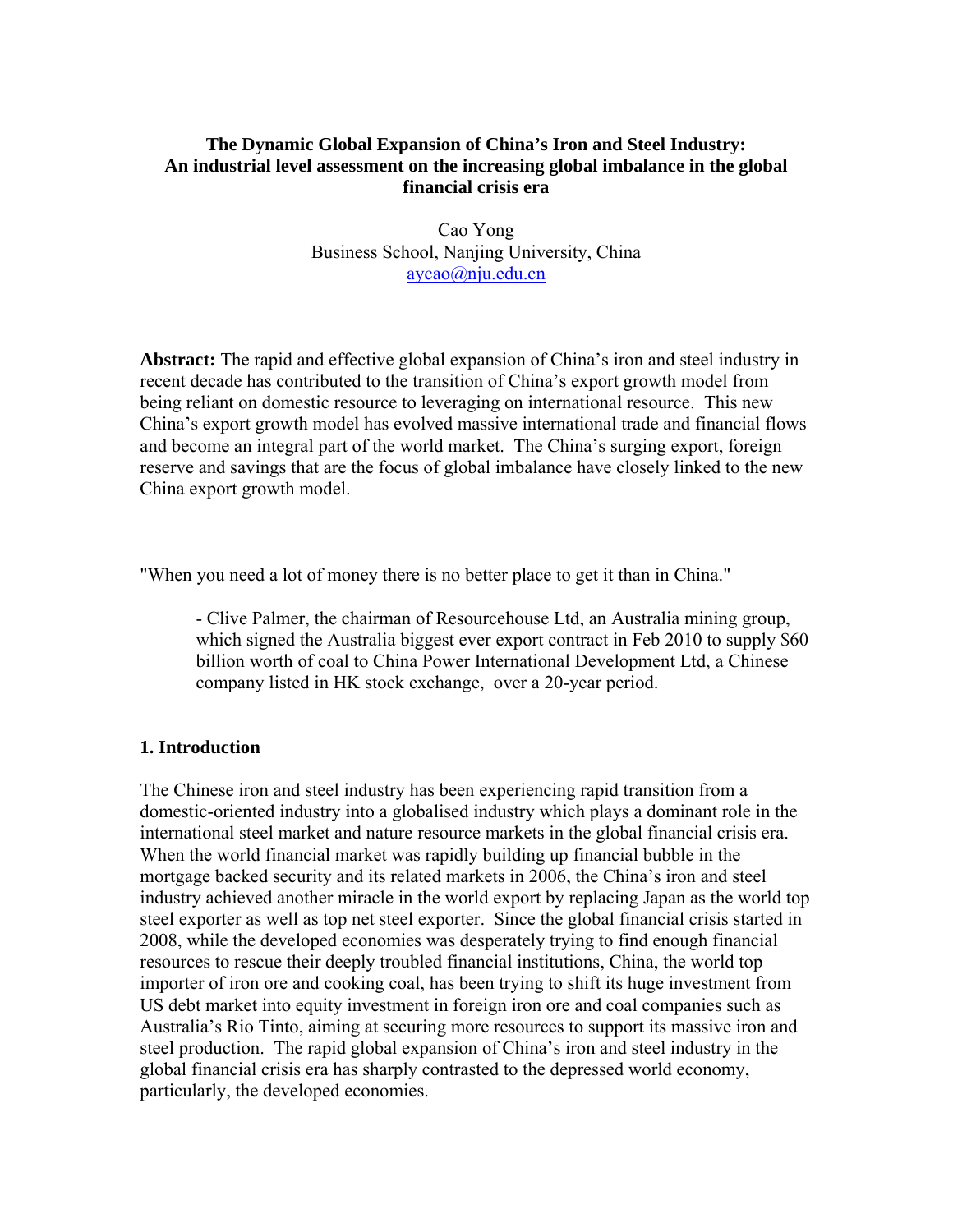In the recent decade, the rapid global expansion of China's iron and steel industry in recent decade has been closely corresponded to China's surging export and foreign reserve. In the debate of global imbalance and its linkage to the global financial crisis, there are plenty of reports and researches attributing China's export and foreign reserve to the increasing global imbalance. There is nevertheless few studies looking at how China's surging export and foreign reserve have been determined by more fundamental changes in both China's industrial structure and international trade pattern. In this regard, this paper aims at studying the global imbalance from the aspect of the Chinese economy in a more fundamental approach by analyzing how the global expansion of China's iron and steel industry has contributed to China's export and foreign reserve. Moreover, the paper will also look at how the global expansion of China's iron and steel industry has led to the increasing trade flows between the resource-rich countries and the exportreliant countries such as China and thus a new international trade model. Such fundamental approach provides a balanced view on the root causes of global imbalance and a more comprehensive understanding on the complex implication of global imbalance.

Based on the analysis of the dynamic global expansion of China's iron and steel industry in the global financial crisis era, this paper shows that a new China's export growth pattern has emerged from the development of its export-reliant industrial capacity having been adjusted towards more reliance on international resources. By analyzing a structural model linking China's export, foreign reserve and national savings to the variables contributing to the global expansion of China's iron and steel industry, this paper shows that those stylized facts of global imbalance such as the surging China's export and domestic savings have a close linkage to the rapid changes of industrial structure in the China's iron and steel industry and the changing international trade pattern. Such linkage has been developed from the increasing international trade and financial flows and contributed to the increasing economic globalization that could hardly be reversed by any simplistic macroeconomic policy measure from any single country or a single regional country group. The attempt in deterring the development of such linkage would definitely damage the international trade flow and global economic recovery from the global financial crisis. The paper is then organized as the follows: section 2 studies the global expansion of China's iron and steel industry and its impact on China's export; section 3 analyses the industrial structural change in the China's iron and steel industry in connection to its global expansion; section 4 constructs a structural model to study the linkage between the global expansion of China's iron and steel industry and China's export, foreign reserve and national savings, the final section concludes the paper with policy implications of this study.

### **2. The rapid surge of China's iron and steel industry as the global dominant industrial player**

The global imbalance debate has centered on the surging China's export and its corresponding surging foreign reserve and domestic savings which have occurred since early 2000s. While such international debate on the cause of global imbalance becomes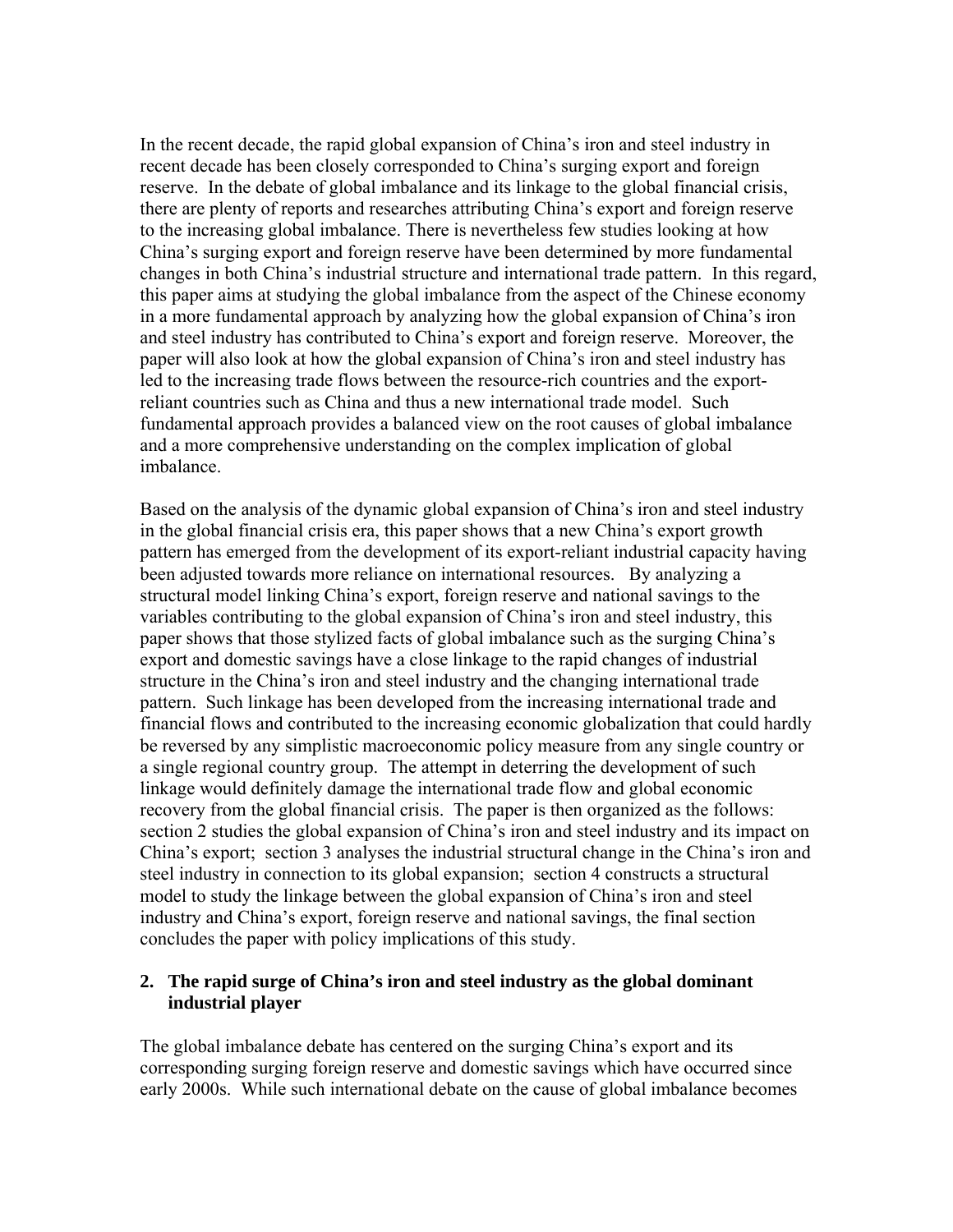increasingly frequent in the international political, economic and financial circles, the industrial and business circles are nevertheless paying more attention to the surging China's steel production and aggressive import of iron ore. As shown in Figure 1, the China's export, foreign reserve, steel production and iron ore import started to surge simultaneously in the early 2000s.



Figure 1: The exponential growth of export, foreign reserve, finished steel production and iron ore import

Source: Derived from (1) China State Statistic Bureau, "China's Statistic Yearbook", Beijing: various years; (2) China Iron and Steel Association, "China Iron and Steel Statistics", Beijing: various years.

The aggressive development of China's iron and steel industry is not a new story in China. This industry has long been treated as the fundamental and core industry by the Chinese government in the centrally-planned economic period and the market-oriented reform period as well. It has led the Chinese economic growth from one perk to another. Its fate is very much the mirror of the Chinese business cycle. However, the rapid surge of the China's iron and steel industry as a global dominant industrial player in the recent decade is indeed another miracle of the Chinese economy. The impact of such surge on the world resource market as well as international trade pattern is tremendous and is only in its early stage. In 1990, China only produced 8.55% of world crude steel and 7.88% of finished steel. In 2009, China produced 46.6% of world crude steel and 63.5% of world finished steel. The dramatic accelerating change in the landscape of the world iron and steel industry actually occurred in a even shorter period in recent decade. In 2003, China replaced Japan as the No. 1 importer of iron ore. Two year later in 2005, China replaced Japan as the No. 1 finished steel producer. In 2006, China became the net exporter of finished steel product and, more importantly, the No. 1 net finished steel product exporter in the world. Over the merely 4 years, the China's iron and steel industry completely transferred itself from a domestic-orient industry into a globalized industry: the leader of iron ore importers and the leader of net finished steel product exporters!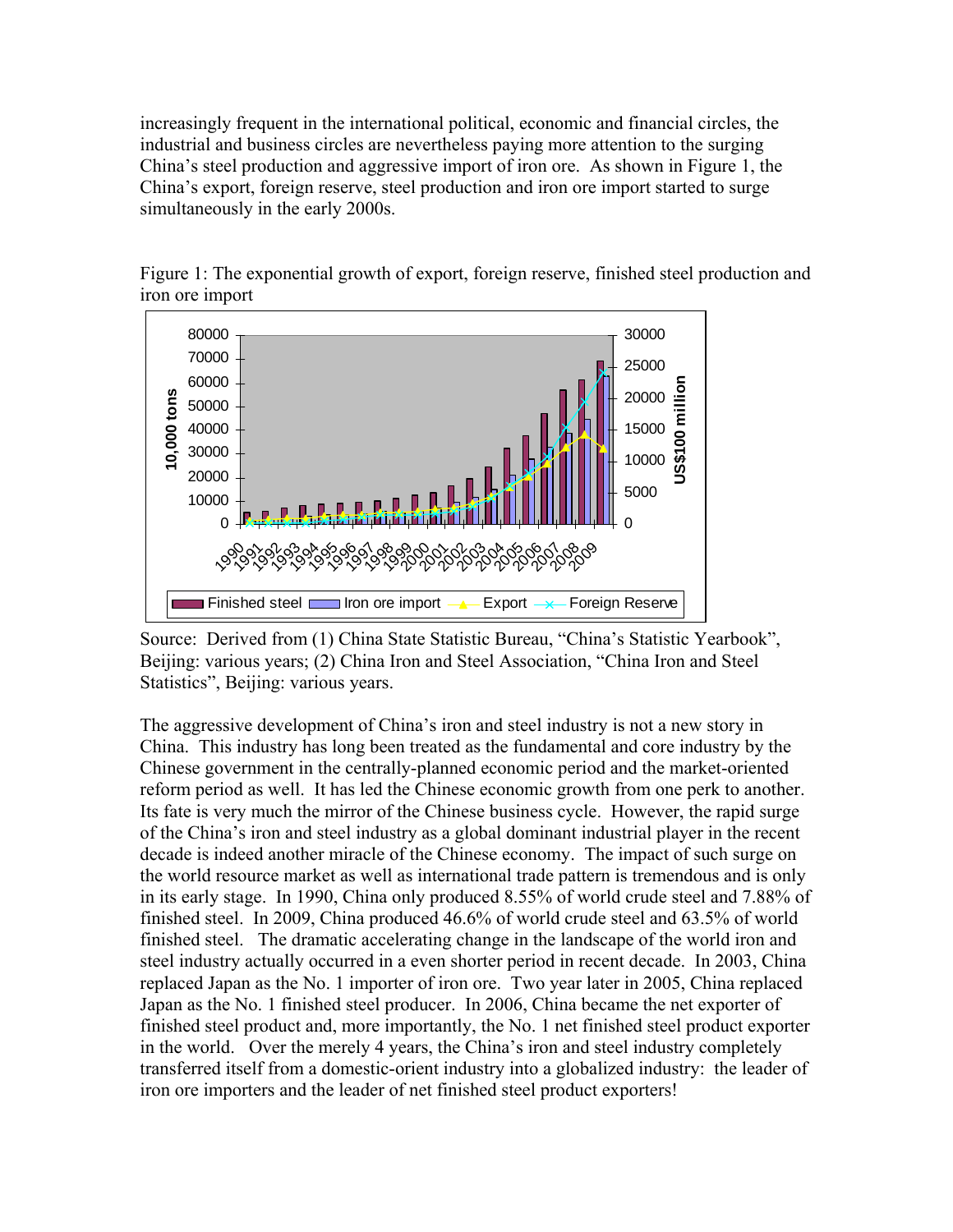|      | China's<br>production | The world<br>production | China's<br>share<br>in<br>world<br>total | Import | <b>Export</b> | <b>Net</b><br>export | <b>Domestic</b><br>consumption |
|------|-----------------------|-------------------------|------------------------------------------|--------|---------------|----------------------|--------------------------------|
|      | 10,000                | 10,000                  |                                          | 10,000 | 10,000        | 10,000               |                                |
| Year | tons                  | tons                    | %                                        | tons   | tons          | tons                 | 10,000 tons                    |
| 1990 | 5153                  | 65400                   | 7.88%                                    | 368    | 209           | $-159$               | 5312                           |
| 1995 | 8980                  | 65870                   | 13.63%                                   | 1397   | 593           | -804                 | 9784                           |
| 2000 | 13146                 | 75140                   | 17.50%                                   | 1596   | 621           | $-975$               | 14121                          |
| 2005 | 37771                 | 102340                  | 36.91%                                   | 2582   | 2052          | $-530$               | 38301                          |
| 2006 | 46893                 | 111720                  | 41.97%                                   | 1851   | 4301          | 2450                 | 44443                          |
| 2007 | 56561                 | 120680                  | 46.87%                                   | 1687   | 6252          | 4565                 | 51996                          |
| 2008 | 61379                 | 118480                  | 51.81%                                   | 1538   | 5918          | 4380                 | 56999                          |
| 2009 | 69200                 | 109002                  | 63.49%                                   | 1763   | 2459          | 696                  | 68504                          |

Table 1: China's production, consumption and net export of finished steel products

Source: Derived from (1) China State Statistic Bureau, "China's Statistic Yearbook", Beijing: various years; (2) China Iron and Steel Association, "China Iron and Steel Statistics", Beijing: various years.

Being the world top finished steel product producer and net finished steel product exporter is essentially not the major significance of the global expansion of China's iron and steel industry. The major significance rests on the following features:

Firstly, China has rapidly established its steel production capacity in recent decade which could supply for the majority of current world steel demand. Before 2000, the fixed capital investment in China's iron and steel industry was relatively moderate. Thus, the growth rate of production capacity was not high at all. For example, the production capacity of finished steel products increased from 145.81 million tons in 1995 to 150.23 million tones in 2000, giving a total growth rate of 3.4% over the 5 years. In 2000, China's production capacity of finished steel products was 17.2% of world total apparent consumption of finished steel products. Since 2000, China's iron and steel industry has rapidly moved into an accelerated growth period. The fixed capital investment has shoot up dramatically. The fixed capital investment in 2005 was about 8 times of the investment in 2000. Such massive investment scale continued steadily into 2009. Accordingly, the production capacities of pig iron, crude steel and finished steel have all expanded enormously. By 2009, China's production capacities in pig iron, crude steel and finished steel are 5 times of the capacities in 2000. China's production capacity of finished steel in 2009 is more than 70% of the world apparent consumption.

Table 2. Fixed capital investment and production capacity in China's iron and steel industry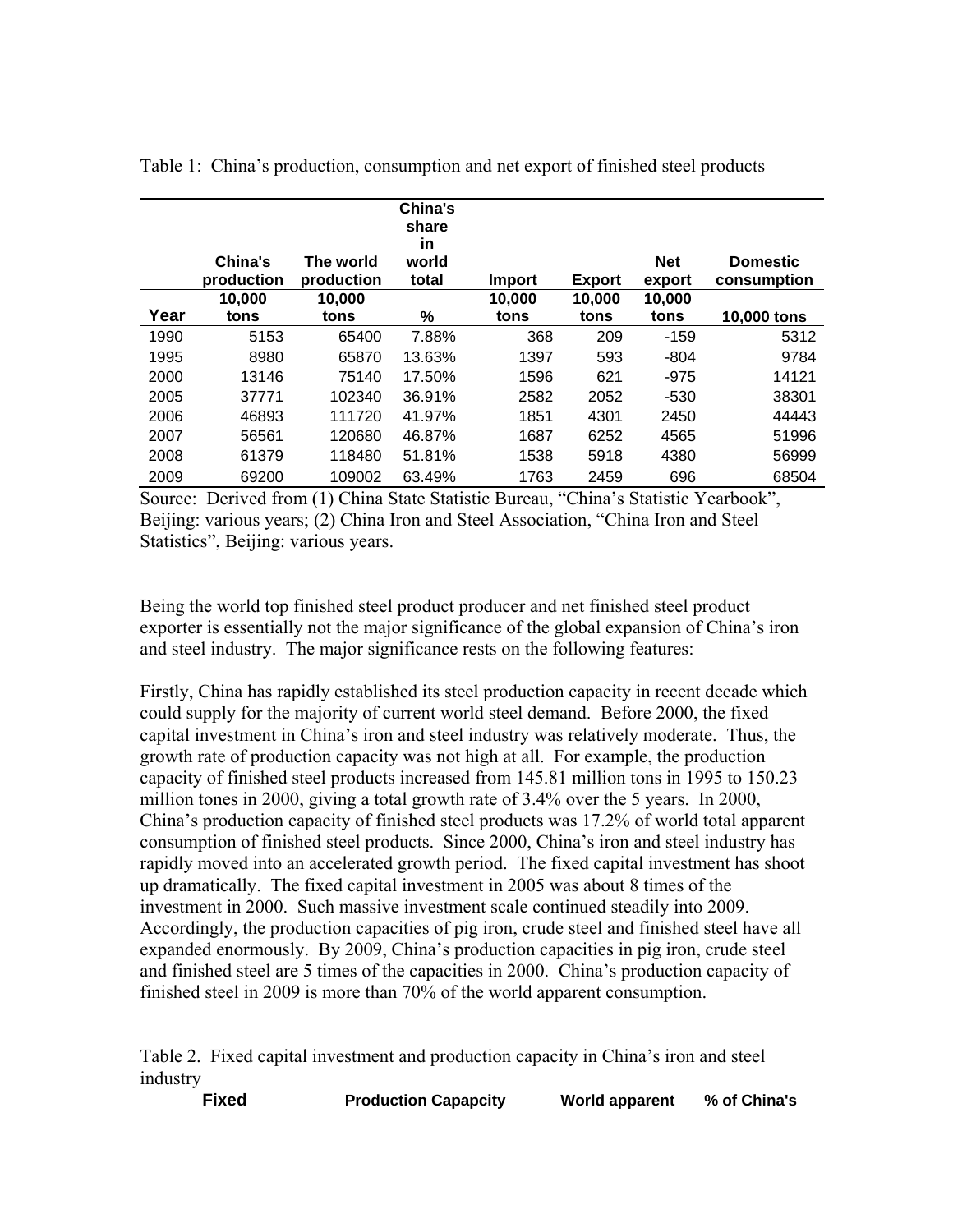|      | capital<br>investment |                    |                       |                          | consumption of<br>finished steel<br>products | production<br>capacity over<br>world apparent<br>consumption |
|------|-----------------------|--------------------|-----------------------|--------------------------|----------------------------------------------|--------------------------------------------------------------|
|      |                       | <b>Pig</b><br>iron | Crude<br><b>Steel</b> | <b>Finished</b><br>steel |                                              |                                                              |
|      | 100 million           | 10,000             | 10,000                | 10,000                   | 10,000                                       |                                                              |
| Year | <b>RMB</b>            | ton                | ton                   | ton                      | ton                                          | %                                                            |
| 1995 | 568.02                | 11073              | 11715                 | 14581                    | 74705                                        | 19.5%                                                        |
| 2000 | 366.96                | 12572              | 14960                 | 15023                    | 87197                                        | 17.2%                                                        |
| 2005 | 2583.37               | 38791              | 40631                 | 47621                    | 109125                                       | 43.6%                                                        |
| 2006 | 2642.26               | 44631              | 47249                 | 59536                    | 118946                                       | 50.1%                                                        |
| 2007 | 2616.71               | 50754              | 56840                 | 65143                    | 127273                                       | 51.2%                                                        |
| 2008 | 3248.91               | 56877              | 66431                 | 74753                    | 126000                                       | 59.3%                                                        |
| 2009 | 4042.90               | 63702              | 70331                 | 78792                    | 112100                                       | 70.3%                                                        |

Source: Derived from (1) China State Statistic Bureau, "China's Statistic Yearbook", Beijing: various years; (2) China Iron and Steel Association, "China Iron and Steel Statistics", Beijing: various years. (3) World Steel Association, "World Steel Indicators", Belgium: various years.

Secondly, the majority of China's iron and steel production has relied on the input of iron ore import. In 1990, China's steel production could basically rely on domestic iron ore supply and the imported iron ore is only 7.3% of the total iron ore used in the production. In 2009, the share of imported iron ore in China's total iron ore supply is 41.6%. According to China's Iron and Steel Association (2009), the average iron ore grade from China's domestic iron ore is about 30% but the grade of imported iron ore is above 60%. Since the iron ore grade is directly related to production rate of pig iron, the higher grade imported iron ore can be converted into the lower grade domestic iron ore by simply using the grade difference. This means that the imported iron ore could be used to produce one more time of steel products than that the domestic iron ore could be used to produce. This suggests that the imported iron ore, in terms of conversion rate from iron ore to pig iron, has already become the major input for China's iron and steel production. In 2005, the domestic iron ore production is 420.49 million tons and the imported iron ore is 275.26 million tons. The 275.26 million tons of imported iron ore can be converted into 530.52 million tons of equivalent domestic iron ore. Thus, the imported iron ore has became the dominant source of input for China's iron and steel production since 2005. Based on such calculation, the share of imported iron ore contributed 58.79% of iron ore input for China's iron and steel production in 2009. It should also point out that China's iron ore import has been more than 50% of the world iron ore import since 2008. As such, the strong growth of world iron ore market in recent decade has been mainly due to China's growing iron ore import.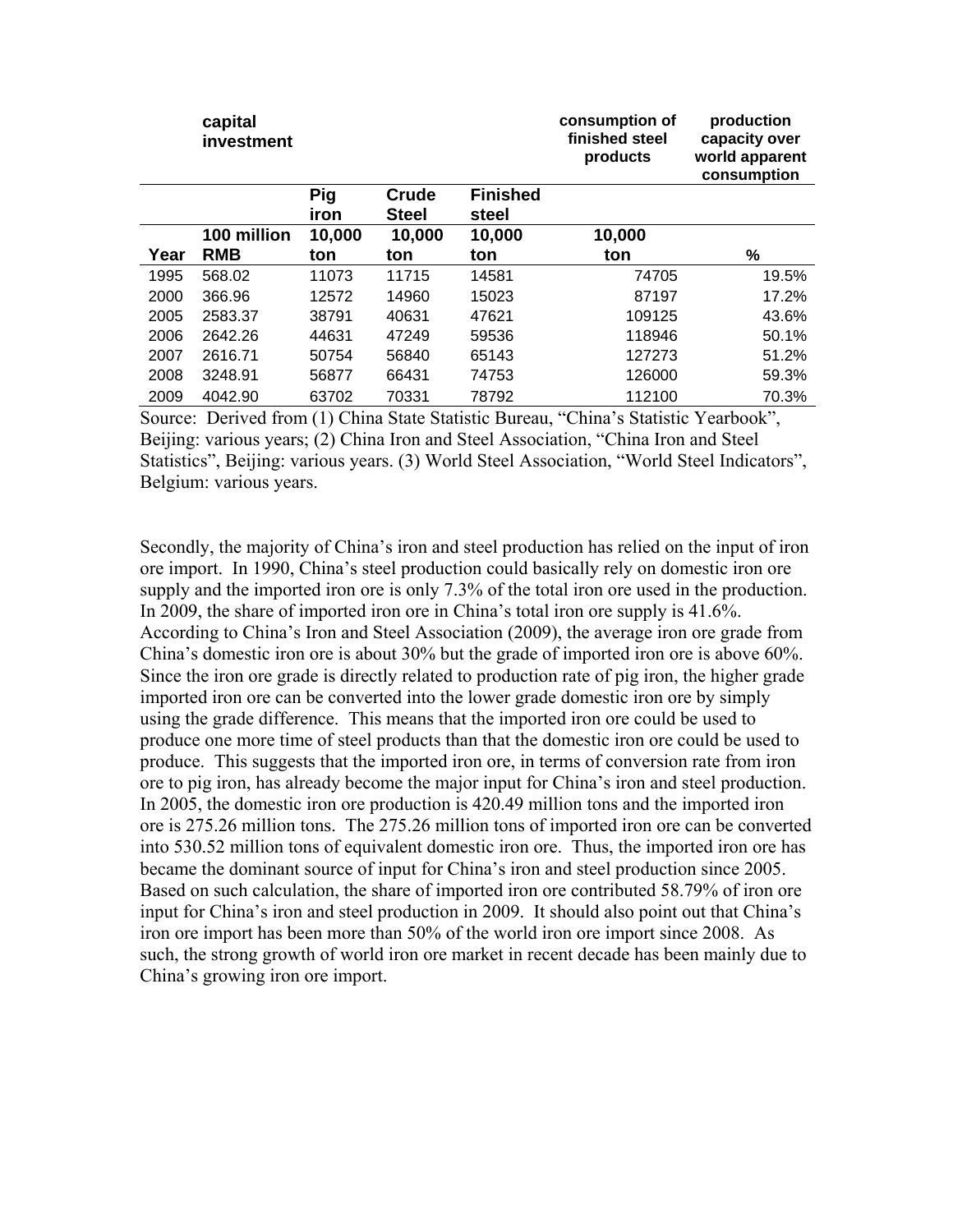|       | Domestic iron ore<br>production | Iron ore import | Import dependency<br>ratio |
|-------|---------------------------------|-----------------|----------------------------|
| Years | 10,000 tons                     | 10,000 tons     | 10,000 tons                |
| 1990  | 17934                           | 1419            | 7.3%                       |
| 1995  | 26192                           | 4115            | 13.6%                      |
| 2000  | 22256                           | 6997            | 23.9%                      |
| 2005  | 42049                           | 27526           | 39.6%                      |
| 2006  | 59712                           | 32630           | 35.3%                      |
| 2007  | 70739                           | 38309           | 35.1%                      |
| 2008  | 78014                           | 44365           | 36.3%                      |
| 2009  | 88000                           | 62778           | 41.6%                      |

Table 3: China's iron ore production, import and import dependency ratio

Source: China Iron and Steel Association, "China Iron and Steel Statistics", Beijing: various years.

Thirdly, the majority of China's iron and steel products has been directly or indirectly used for export. As an export-oriented economy, part of China's total steel production and eventually total steel apparent consumption must be for the production of export products. Hence, China being ranked No.1 in per capita steel production and apparent steel consumption as well doesn't really mean that the consumption of steel products by the Chinese people for the purpose of domestic uses must be ranked No. 1 in the world too. In fact, the standard of per capita steel product consumed by residents for domestic uses in a country should be closely related to its standard of per capita GDP, given that per capita GDP is the indicator of the standard of economic development level. As such, the developed country with high per capita GDP should consume more steel products per person, while the developing country with low per capita GDP should consume less steel products per person. In 2009, the world average GDP per capita is about US\$8700 and the China's GDP per capita is US\$3711, which is about half of the world average GDP per capita. According to the World Bank's PPP measure of GDP per capita, China's GDP per capita is also well below the world average in 2009. It should thus be reasonably expected that China's per capita steel consumption for the purpose of domestic uses should not be above the world average steel consumption per capita. With this understanding, Table 3 can be used to reveal the feature that the majority of China's steel production has now been used for the export purpose. In 1990, the world average per capita finished steel product consumption is 0.124 ton while China's per capita steel production is 0.045 ton. One should thus expect that the China's finished steel products should be mainly used for its domestic consumption purpose in 1990. In 2000, the China's per capita finished steel production is very close to the world per capita steel consumption. Since China's GDP per capita in 2000 is about US\$860 which is well below the world average GDP per capita, one should hence expect that a considerable part of the China's per capita steel production should be used for the purpose of producing export products. In 2005, the China's per capita finished steel production is more than doubled of the world average per capita steel consumption. China's per capita GDP in 2005 is about US\$1720 which is still well below the world average. If we make a strong assumption that the Chinese RMB yuan could be seriously undervalued and could be revalued up substantially such that the PPP measure of China's per capita GDP in 2005 may well be equivalent to the world average. With this assumption, one can thus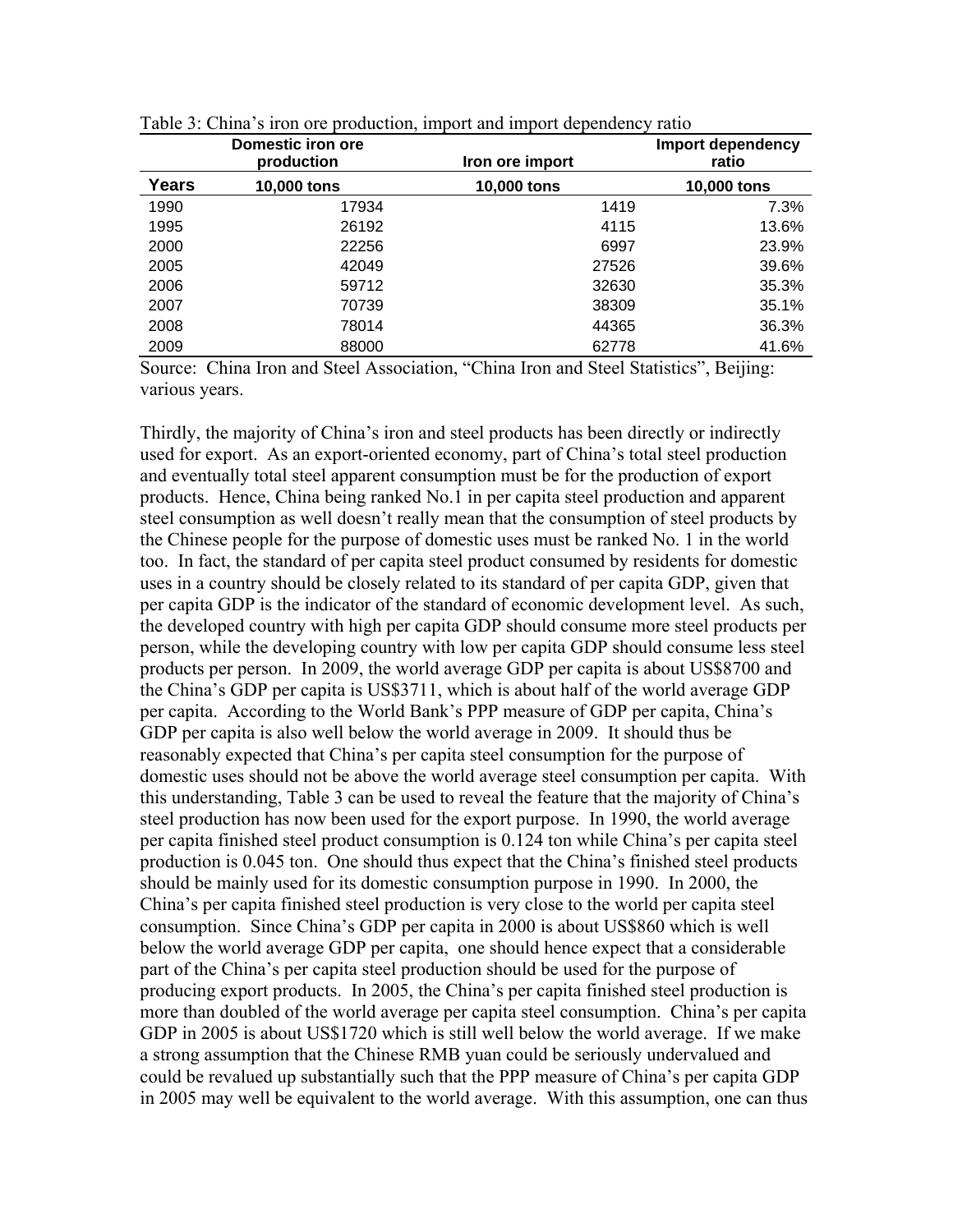assume that the China's per capita steel consumption for the purpose of domestic uses should be leveled to the world average 0.12 ton in 2005. However, the China's per capita finished steel production is 0.289 ton in 2005. This could mean that more than half of the China's finished steel production could have been used for the purpose of export production. In 2009, the China's per capita finished steel production is 0.518 tons which is more than 4 time of the world average steel consumption. Following the same deduction as for 2005 and considering that the world average consumption of finished steel product per capita is 0.123 ton in 2009, one should expect that more than 70% of 0.518 ton, the China's per capita finished steel production in 2009, could be either for direct export or indirectly for the use of producing export products. Nevertheless, it should be quite certain that the majority of China's finished steel products have now been used either for direct export or indirectly for the use of producing export products.

|              | China's steel production per person | World steel consumption per person |
|--------------|-------------------------------------|------------------------------------|
| <b>Years</b> | ton                                 | <b>Ton</b>                         |
| 1990         | 0.045                               | 0.124                              |
| 1995         | 0.074                               | 0.118                              |
| 2000         | 0.104                               | 0.116                              |
| 2005         | 0.289                               | 0.120                              |
| 2006         | 0.357                               | 0.117                              |
| 2007         | 0.428                               | 0.117                              |
| 2008         | 0.462                               | 0.124                              |
| 2009         | 0.518                               | 0.123                              |

Table 4. China's finished steel production per person vs world finished steel consumption per person

Source: Derived from (1) China State Statistic Bureau, "China's Statistic Yearbook", Beijing: various years; (2) China Iron and Steel Association, "China Iron and Steel Statistics", Beijing: various years. (3) United Nation, "World Population Prospects", Various years.

The rapid transformation of China's iron and steel industry into a globalized industry in recent decade clearly shows a new model of China's export growth model. This new model is a new development from the so-called new international division of labor (NIDL). The NIDL emerged from 1980s when the process of industrial production was no longer completely operated within a nation's economy but relocated partly or even wholly to other nations where cost advantage, particularly low labor cost advantage, could be explored. This relocation or globalization of processing industry has resulted in global industrial shift (Pol and Helpman 2004, Frobel et al 2008). With abundant labor resource, China has leveraged on this global industrial shift to build its strong export industry. In the period of 1980s and 1990s, China's export industry mainly relied on the assembly operations of foreign companies who invested in China mainly thorough foreign direct investment (FDI). But China has been consistently pushing for the development of domestic industrial capacity that could produce the components of export products and then transfer the assembly operation into non-assembly production. This is to raise the so-called "domestic content of non-assembly processing products' in China's export products. From late 1990s, the domestic contents of China's export started to rise rapidly as processing exports move away from pure assembly operation (Jahangir and Li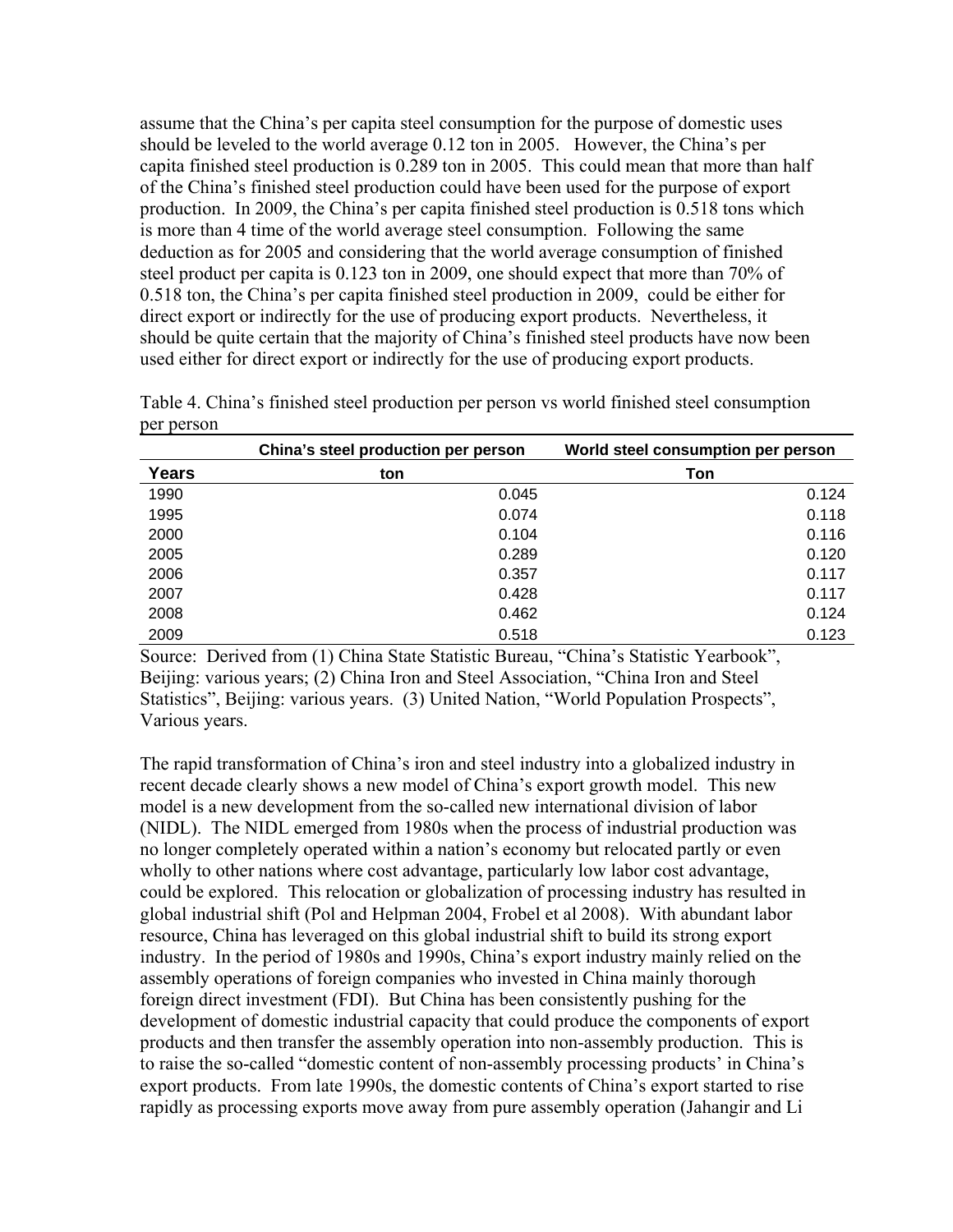2007). In the composition of China's total export, the percentage of machinery and electronic product export has increased from 20% in 1995 to more than 60% in 2009. The majority of China's machinery and electronic product export is defined as the processing product export. According to China's custom trade statistics, the share of domestic content of non-assembly processing products roses from 20% in 1995 to about 50% in 2009 (General Administration of Customs of the People's Republic of China 2009). Such change has lead to increasing demand for domestically produced industrial inputs. In the early 2000s, the transition of China's export industry from reliance on assembly processing products to the development of non-assembly processing products with domestic contents relied mainly on domestic resource for producing domestic industrial inputs. But such transition has faced a big challenge: China's relatively limited nature resource such as iron ore and coal. China has won this challenge simply by importing resources from international markets. Since China started to import international resource to meet the growing demand of industrial material input from its export industry, China's export growth has thus overcome the constraint of domestic resource and rapidly moved into a new era of accelerated export growth. A new China's export growth model has then emerged quickly.

The tremendous potential of the new China's export growth model is from the combination of China's abundant labor resource and manufacturing capacity and the world abundant natural resource. This is surely a model of new international trade and international division of labor also. The growth chain of the China's iron and steel industry over the past decade shows the key growth mechanism of this new international trade model: the increasing demand of steel input from the growing export industry has lead to the expansion of steel production capacity which has leveraged on the iron ore import; the massive expansion of steel industry has provided enormous input of steel products to the export industry that has been using more and more domestic inputs for the export products; China's export has then entered into a new stage of accelerated growth; the once sluggish world mineral resource industry, particularly the iron ore industry, is thus revitalized and becomes one of the new growth engines of world trade; the growing china's export and the growing international resource trade are thus complementary each other; the scale of NIDL has thus been expanded enormously and so has the international trade flow.

### **3. Dynamics of globalizing China's iron and steel industry**

 $\overline{a}$ 

Will the highly globalized China's iron and steel industry sustain its current growth momentum or even be able to effectively utilize its established production capacity? Will it ultimately fail due to its industrial inefficiency compared to international benchmarks?<sup>1</sup> Will such failure lead to the collapse of the emerging new China's export

 $<sup>1</sup>$  A study by Movshuk (2003) shows that the technical efficiency in China's iron and steel industry was</sup> eventually deteriorating in the mid-1990s. Numerous comments also appears recently in various websites concerning on the future of growing China's iron and steel industry. For example, Bethel (2009) believes that there are hundreds of inefficient China's iron and steel firms. But he didn't provide any concrete evidence to support his assertion.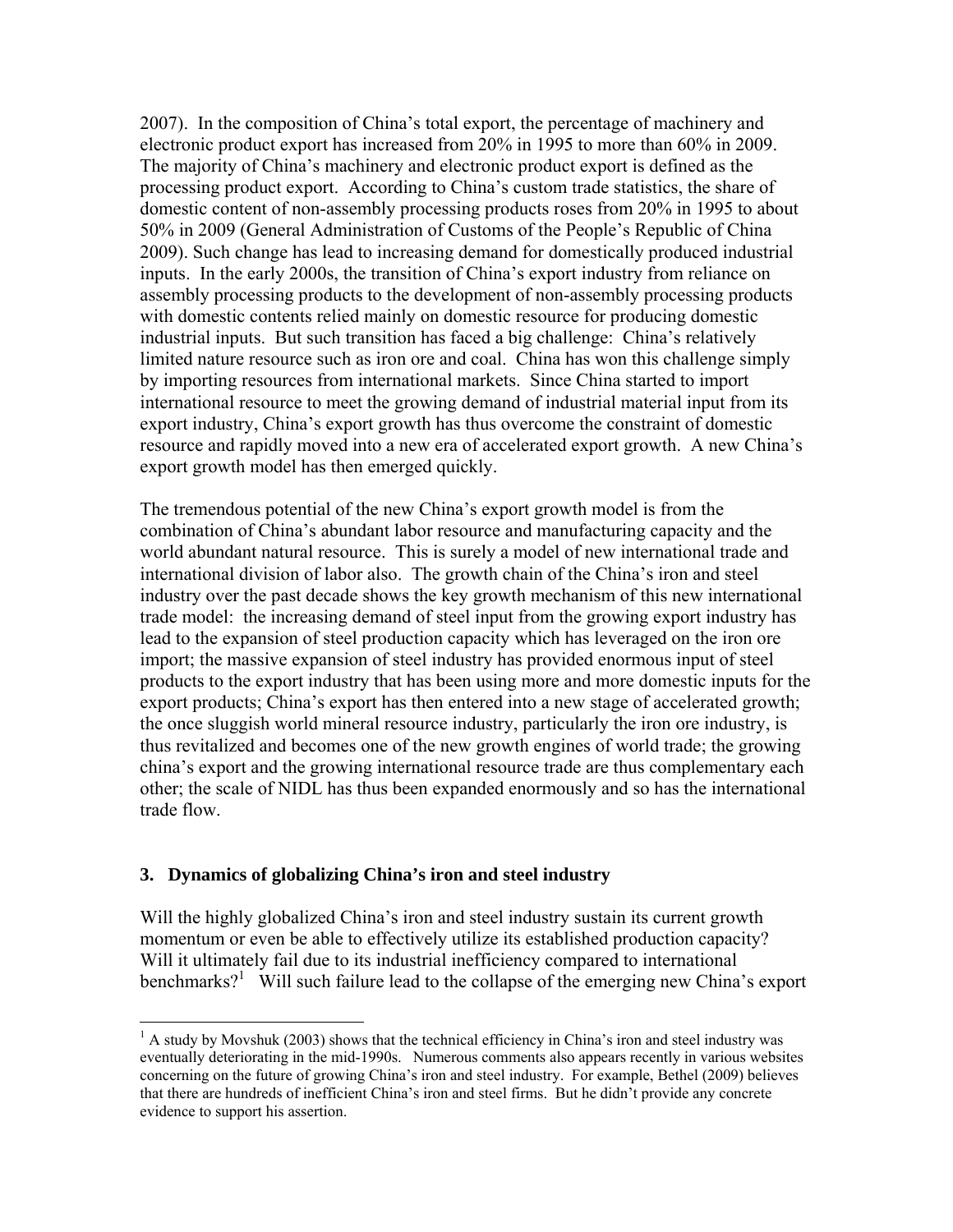growth model and the revitalized world resource market and industrial development? These questions have to be answered from analyzing the determinants of the recent expansion of China's iron and steel industry from a deeper industrial level analysis.

# **3.1. The improving scale efficiency**

 $\overline{a}$ 

In the highly globalized world market, the competitiveness of a nation's industry must rely on its distinctive economic efficiency. In the iron and steel industry, the most noticeable economic efficiency is its efficiency in economics of scale. The Chinese iron and steel industry has long divided its enterprises into key large-sized enterprises and the other small and medium-sized enterprises or SMEs. 2 The SMEs has become relatively more important in the China's iron and steel industry as its production share has increased substantially since 2000. One could then concern about the impact of the increasing importance of the SMEs on the industrial scale efficiency. Some popular industrial scale efficiency indicators have also shown such concern on the scale efficiency in the China's iron and steel industry in recent global expansion. For example, the number of enterprises in the China's steel industry has increased sharply from 1589 in 1990, to 2997 in 2000 and 8012 in 2008; the share of key large-sized enterprises' production has declined from 80% in 2000 to 60% in 2008.

But to use of these simple indicators to judge the changing pattern of industrial scale efficiency of China's iron and steel industry in recent years could be very misleading. As shown in Figure 2, with the increasing numbers of enterprises in China's iron and steel industry, the average finished steel production per enterprise has also increased correspondingly. This at least means that the increasing number of enterprises in China's iron and steel industry in the recent decade has been closely associated with the increasing industrial scale efficiency. This also reflects the fact that the newly established iron and steel enterprises and the remaining enterprises in the China's iron and steel industry are on average becoming larger and larger in production scale over time. Table 5 shows the changing numbers of ironmaking furnace in different sizes in China from 2000 to 2008. It clearly shows that there is a systematic and dramatic upgrading of scale efficiency in the China's iron and steel industry. As one can clearly see that the small sized production equipments have been reduced or demolished and the large-sized production equipments been increased.

 $2^2$  The Chinese Iron and Steel Association, previously the Ministry of Metallurgy Industry, has long classified the enterprises in the China's iron and steel industry into the key large-sized enterprises and the other small and medium -sized enterprises. In 2008, the number of key large-sized enterprises is 71 out from the total 8012 enterprises. While the large-sized iron and steel enterprises are definitely large, the small and medium-sized iron and steel enterprises are quite large in term of assets and sale revenue if comparing to enterprises in other manufacturing industries. Hence, the use of the term SMEs in China's iron and steel industry only has relative meaning within the industry.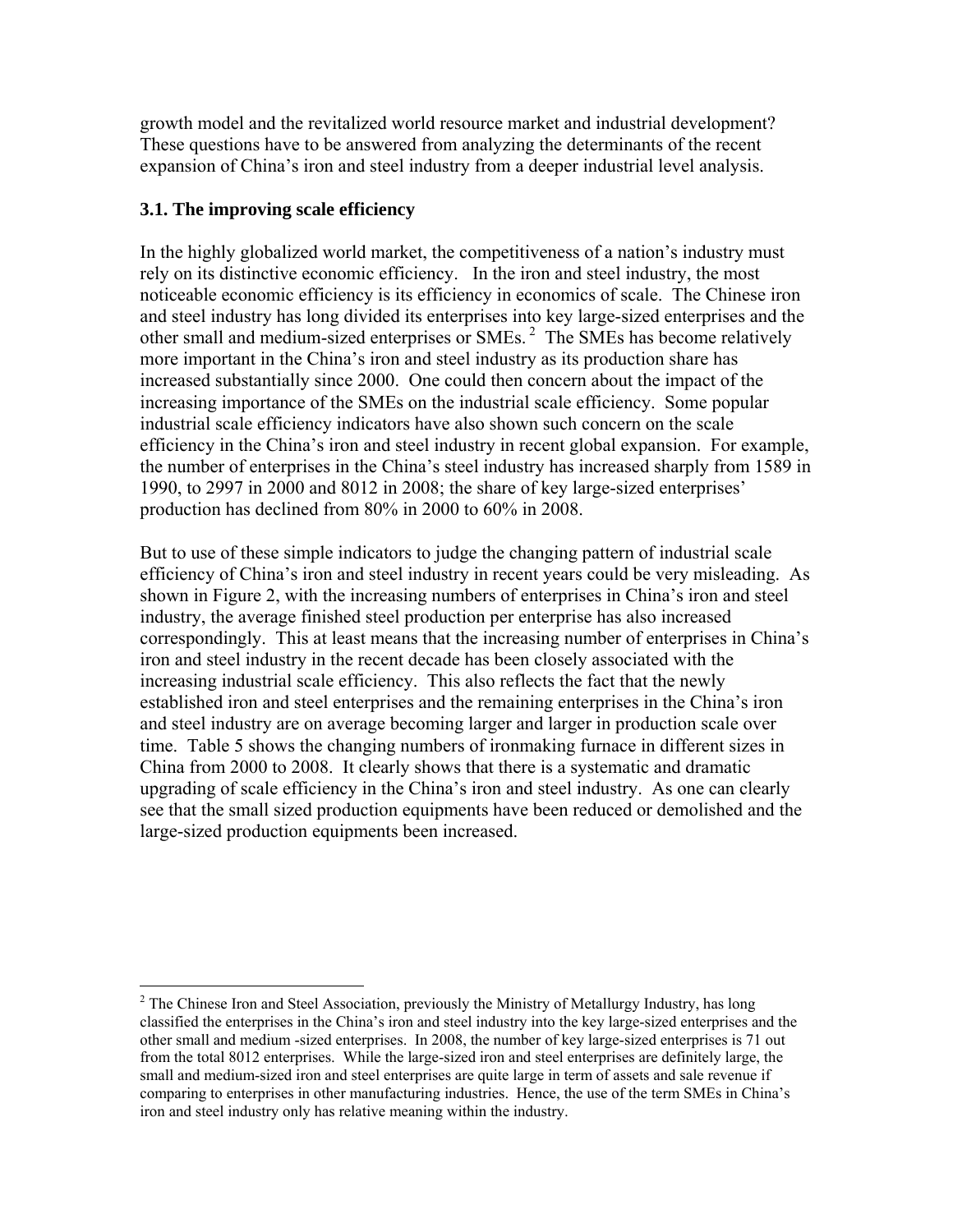

Figure 2: The number of enterprises and finished steel production per enterprises in China's iron and steel industry

 Source: China Iron and Steel Association, "China Iron and Steel Statistics", Beijing: various years.

| $\epsilon$          |                       |      |      |      |
|---------------------|-----------------------|------|------|------|
|                     |                       | 2000 | 2005 | 2008 |
| Ironmaking furnaces | Total<br>$3000m3$ and | 243  | 437  | 513  |
| (numbers)           | above                 | 4    | 9    | 19   |
|                     | $2000m^3 - 2999m^3$   | 15   | 33   | 46   |
|                     | $1000m^3 - 1999m^3$   | 28   | 48   | 89   |
|                     | $300m^3 - 999m^3$     | 126  | 260  | 332  |
|                     | $101m^3 - 299m^3$     | 55   | 75   | 27   |
|                     | 100 $m3$ and below    | 15   | 12   | Ω    |

Table 5: The changing iron and steel equipment sizes in China

Source: China Iron and Steel Association, "China Iron and Steel Statistics", Beijing: various years.

One also has to carefully explain the industrial concentration ratio, usually used by the industrial economists in explaining scale efficiency, for the Chinese iron and steel industry. As shown in Figure 3, the production share of the large-sized enterprises has indeed reduced over time. However, the total production of the large-sized enterprises has nevertheless increased considerably over time. The large-sized enterprises' production share in 2000 is 80.28% and falls to 62.33% in 2009. But it produced 431.62 million tons of finished steel in 2009 which is 4 times of their production in 2000 and moreover, is more than the production from the whole industry in 2000. It should also point out that the number of large-sized enterprises has little change. Hence, average production of the large-sized enterprises has increased substantially. Figure 3 also shows that the production from the SMEs has increased over time. This suggests that the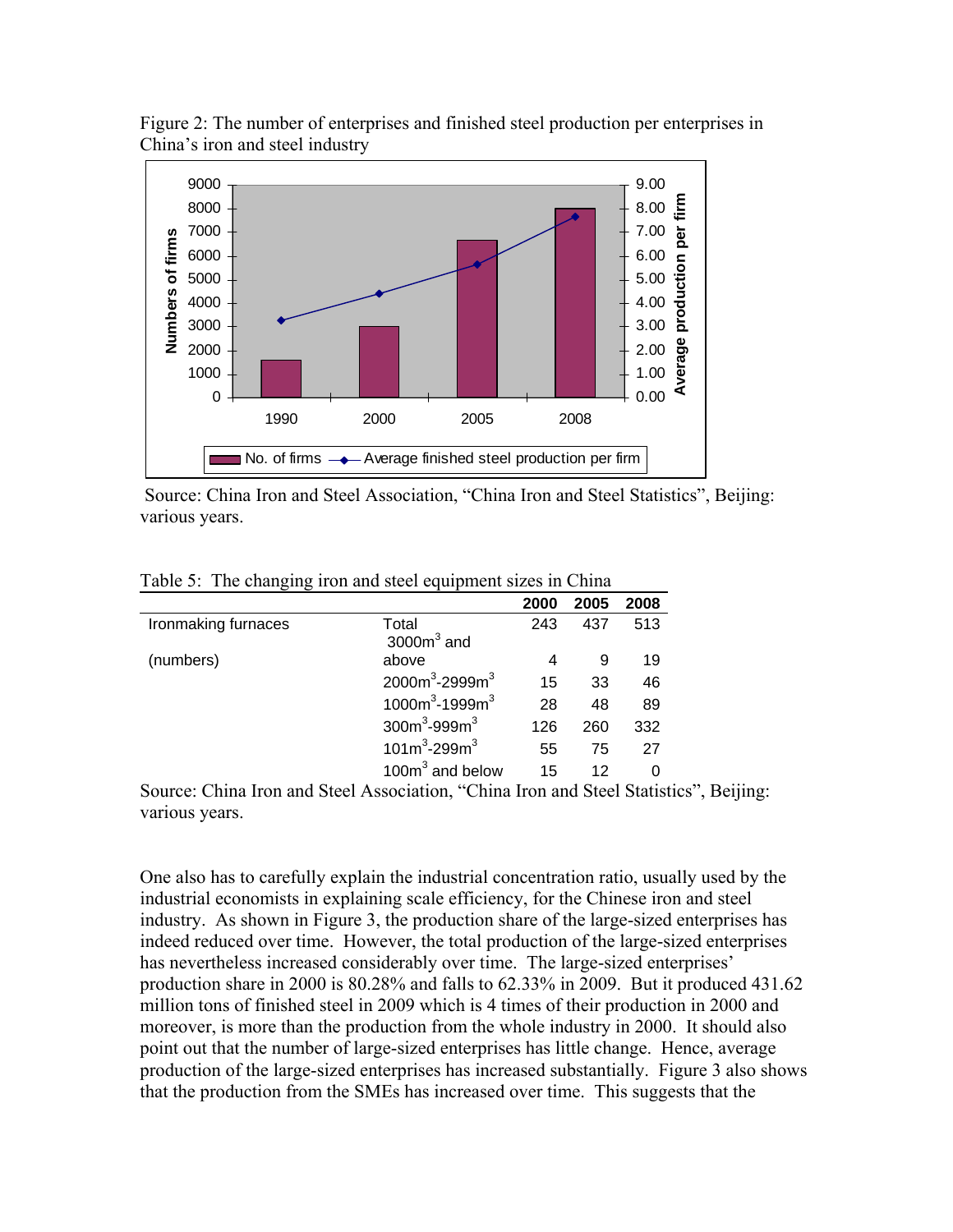expansion of China's iron and steel industry in recent decade has followed a dual track expansion: one from the large-sized enterprises and another from the small and mediumenterprises.

The dynamic feature of the dual track expansion is that the rapid expansion and increasing importance of SMEs production in the China's iron and steel industry hasn't constrained the rapid expansion of the production from large-sized enterprises to capitalize on their scale efficiency. Also, since the production size of all types of enterprises has been upgraded over time, the dual track expansion has been closely associated with the improved scale efficiency for the industry as a whole.

Figure 3: The change of production and production shares of finished steel products from both large-sized enterprises and SMEs: the dual track expansion





 Source: Derived from China Iron and Steel Association, "China Iron and Steel Statistics", Beijing: various years.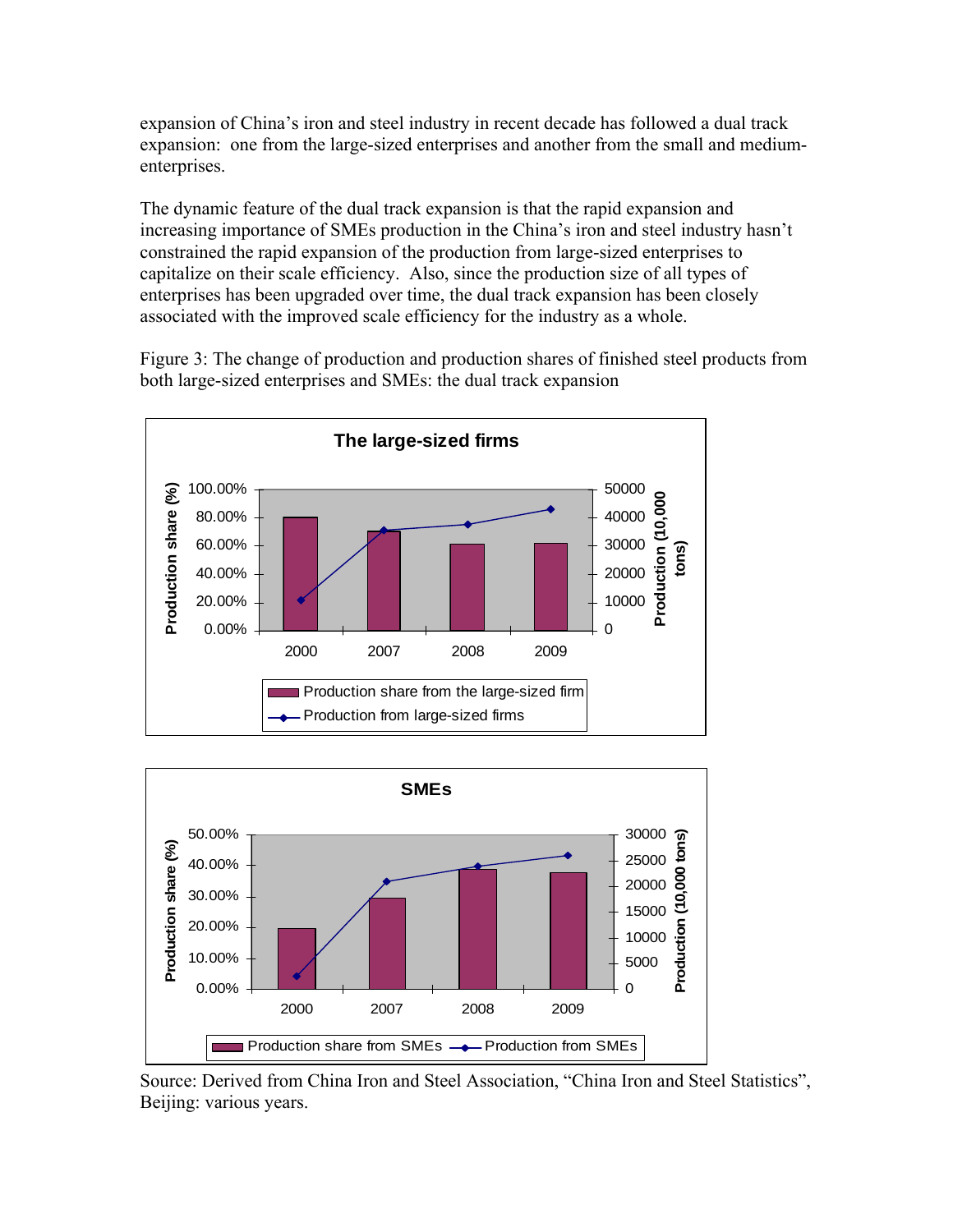# **3.2. The improving productivity**

The improvement of scale efficiency in the China's iron and steel industry in recent decade can be clearly identified from the increasing labor and capital productivities from all different-sized enterprises, defined as the ratio of finished steel product (ton) per person and per 1 million assets. The most obvious improvement is in labor productivity. The large-sized enterprises' labor productivity in 2008 is 3.38 time of that in 2000. The SMEs' labor productivity in 2008 is 5.04 times of that in 2000. Clearly, the SMEs' productivity improvement is much more impressive. This is why the labor productivity difference between the large-sized enterprises and SMEs has been reduced from 2.48 times in 2000 to 1.62 times in 2008.

The SMEs has also achieved substantial improvement in capital productivity as its capital productivity in 2008 is 1.90 times of that in 2000. Interestingly, the capital productivity of large-sized enterprises remains very much the same over the period of 2000 and 2008. This suggests that the large-sized enterprises have had a parallel increase in both production size and capital investment or a capital-intensive production expansion. One should also notice that the SME's capital productivity improvement is not as impressive as its labor productivity improvement, suggesting that SMEs' capital intensity has also increased considerably. The capital productivity difference between the large-sized enterprises and SMEs has reduced substantially from 2.78 in 2000 to 1.48 in 2008 too. This is a clear indication that the increased capital intensity in SMEs has greatly improved its capital utilization effectively.

Since labor productivities have been increased from both large-sized enterprises and SMEs and capital productivity remains the same from the large-sized firms but increased from SMEs, it can be concluded that the overall productivity in the China's iron and steel industry has been increased in its recent rapid expansion period. Once more, the dynamic feature of this productivity change is that the productivity improvement from SMEs is more impressive. As such, SMEs are quickly catching up with the large-sized firms through faster productivity gain.

|      | <b>Labor productivity</b>                                |                                                          |                                    | <b>Capital productivity</b>                                            |                                                                     |                                   |
|------|----------------------------------------------------------|----------------------------------------------------------|------------------------------------|------------------------------------------------------------------------|---------------------------------------------------------------------|-----------------------------------|
|      | large-<br>sized                                          | <b>SME<sub>s</sub></b>                                   | <b>Productivity</b><br>comparison* | Large-sized                                                            | <b>SMEs</b>                                                         | <b>Productivity</b><br>comparison |
| Year | Tons of<br>finished<br>steel<br>product<br>per<br>person | tons of<br>finished<br>steel<br>product<br>per<br>person | %                                  | tons of<br>finished<br>steel<br>product per<br>1 million<br>yuan asset | tons of<br>finished<br>steel<br>product<br>per 1<br>million<br>yuan | $\%$                              |

Table 6: Comparative productivity between large-sized enterprise and SMEs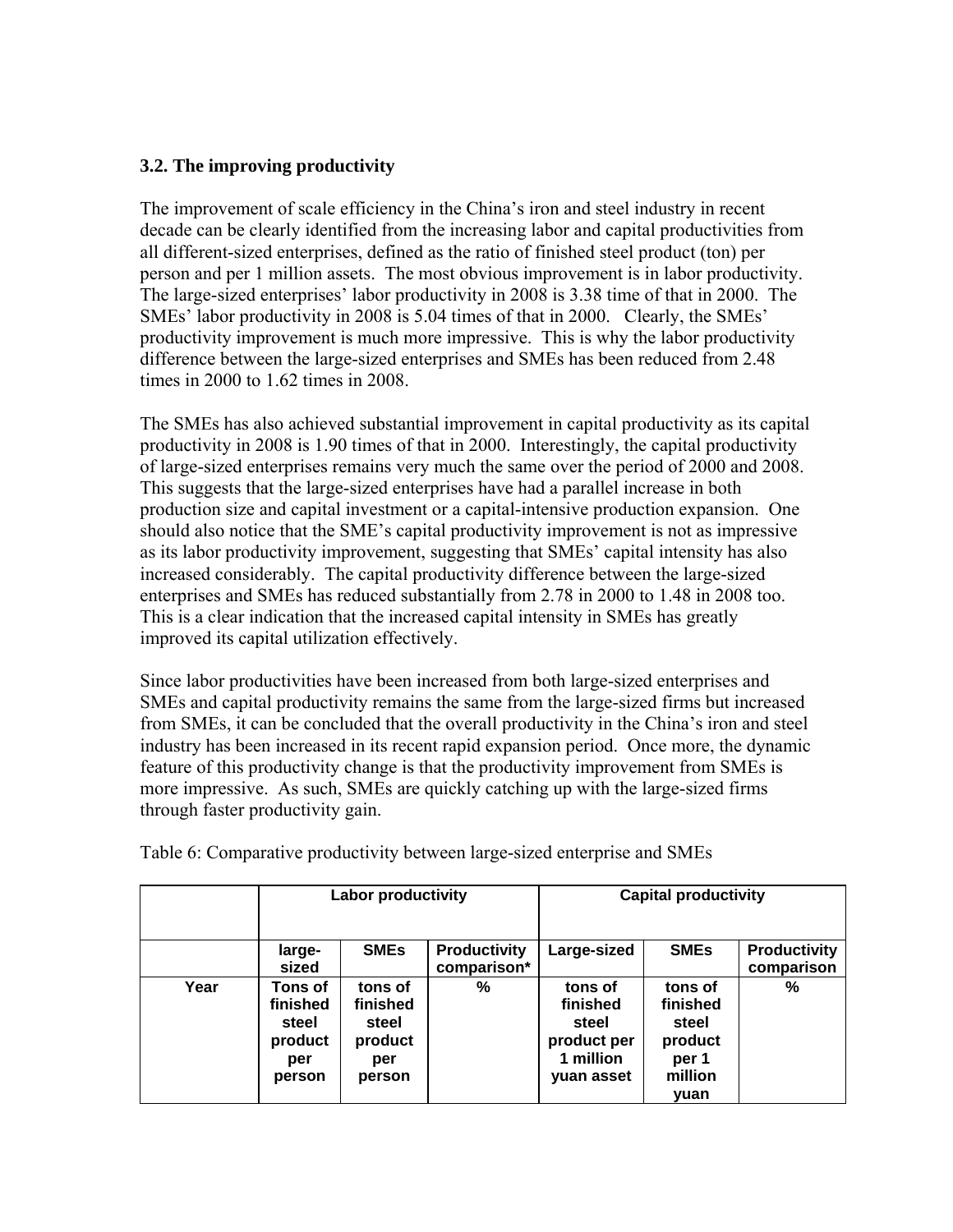|                               |        |        |      |        | asset  |      |
|-------------------------------|--------|--------|------|--------|--------|------|
| 2000                          | 63.38  | 25.59  | 2.48 | 157.13 | 56.52  | 2.78 |
| 2008                          | 212.93 | 131.06 | 1.62 | 158.72 | 107.59 | 1.48 |
| Productivity<br>improvement** | 3.38   | 5.04   |      | 1.01   | 1.90   |      |

Source: Derived from China Iron and Steel Association, "China Iron and Steel Statistics", Beijing: various years.

\*: The productivity comparison is defined as the ratio between the large-sized enterprises' productivity and the SMEs' productivity.

\*\*: The productivity improvement is defined as the ratio between the productivity in 2008 and the productivity in 2000.

## **3.3. The improving financial performance**

 $\overline{a}$ 

The China's iron and steel industry has achieved substantial gain in financial performance since 2000. Judging from the key financial performance indicator of return of equity (ROE), ROE from the large-sized enterprises rose from 3.5% in 2000 to 16.1% in 2007 and then fall considerably to 8.9% in 2008 when the global financial crisis occurred, ROE from the SMEs rose from 6.9% in 2000 to 33.8% and fall slightly to 26.2% 2008. This suggests that the substantial investment in the China's iron and steel industry from different sources of investors, particularly private investors from SMEs, in recent years have gained enormous financial return. Once more the SMEs have achieved much more impressive and consistent improvement in financial performance than the large-size enterprises could have achieved and showed quite resilient ability in responding to market volatility. Following the conventional Dupont equation analysis, ROE can be divided into its three components of profit margin (net profit/sales revenue), asset utilization ratio (sales revenue/asset) and financial leverage ratio (asset/equity).<sup>3</sup> Table 7 shows the changing pattern of the three ROE components from 2000 to 2008.

|      | <b>ROE</b><br>large- |             | <b>Profit</b><br>margin<br>large- |             | <b>Asset</b><br>utilization<br>ratio<br>large- |             | <b>Financial</b><br>leverage<br>large- |             |
|------|----------------------|-------------|-----------------------------------|-------------|------------------------------------------------|-------------|----------------------------------------|-------------|
|      | sized                | <b>SMEs</b> | sized                             | <b>SMEs</b> | sized                                          | <b>SMEs</b> | sized                                  | <b>SMEs</b> |
| Year | (%)                  | (%)         | $(\%)$                            | $(\%)$      | $(\%)$                                         | $(\%)$      | (%)                                    | (%)         |
| 2000 | 3.5%                 | 6.9%        | 3.4%                              | 2.6%        | 46.5%                                          | 97.3%       | 224.2%                                 | 275.4%      |
| 2004 | 16.9%                | 19.2%       | 8.0%                              | 3.3%        | 90.0%                                          | 192.0%      | 235.6%                                 | 306.8%      |
| 2006 | 14.1%                | 20.0%       | 6.7%                              | 3.2%        | 89.6%                                          | 177.0%      | 235.4%                                 | 352.3%      |
| 2007 | 16.1%                | 33.8%       | 7.7%                              | 3.4%        | 90.8%                                          | 226.2%      | 229.9%                                 | 436.3%      |
| 2008 | 8.9%                 | 26.2%       | 3.4%                              | 3.5%        | 103.4%                                         | 205.7%      | 250.6%                                 | 368.2%      |

Table 7: Comparative financial performance between the large-sized enterprises and the SMEs: The Dupont Equation Analysis

Source: Derived from China Iron and Steel Association, "China Iron and Steel Statistics", Beijing: various years.

<sup>&</sup>lt;sup>3</sup> The Dupont equation is defined as ROE = profit margin \*asset utilization ratio \*financial leverage ratio = (net profit/sales revenue)\*(sales revenue/asset)\*(asset/equity).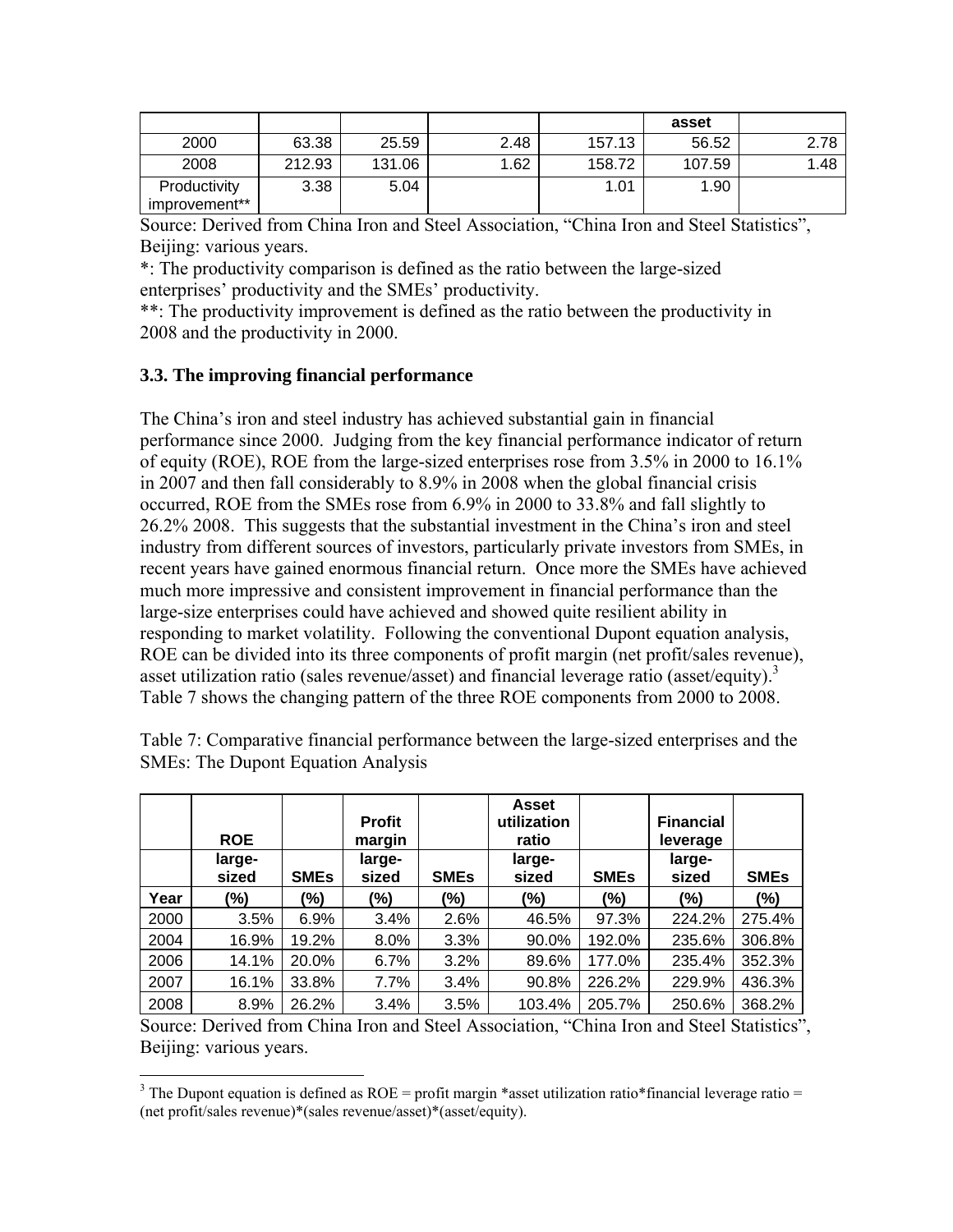The profit margin from the large-sized enterprises shows considerable volatility. It had a big jump from 3.4% in 2000 to about 7.7% in 2007 but fall to 3.4% in 2008. The profit margin from SMEs has been consistently low at about 3%. The stable profit margin from SMEs means that their enormous financial return in the recent expansion period is basically not due to its ability in changing the structure of its products' price and cost. More specifically, the increases of cost such as the rising input price of imported iron ore should have been very much absorbed from the improved cost efficiency such as the reduced unit cost of production from improved labor and capital productivities. Thus, the profit margin from their sales revenue could have been maintained to sustain the market competitiveness. This could explain why SMEs could be able to expand relatively more rapidly than the large-sized enterprises although they have considerable disadvantage in scale efficiency. Moreover, having faced the impact from the global financial crisis and economic recession in 2008, the large-sized enterprises' profit margin reduced by more than 50% and the SMEs' profit margin didn't fall but instead went up slightly from 3.4% to 3.5%. The resilient ability from the SMEs in immunizing their business operation from the adverse impact of global market business volatility could become the long-term competitiveness of China's iron and steel industry in the world market.

The improvement of asset utilization ratio has been absolutely impressive from both large-sized enterprises and SMEs. However, the SMEs have again shown much more impressive improvement. The large-sized enterprises almost doubled their asset utilization ratio from 46.5% in 2000 to 90% in 2004. But they could only manage to keep the ratios around 90% to 100%. Compared to the large-sized enterprises, the SMEs asset utilization ratio achieved a relatively high asset utilization ratio of 97.3% in 2000 already. They could then improve the ratio considerably and manage to keep the ratio around 200%. The much higher asset utilization ratio from the SMEs is part of the reasons for why the SMEs could have achieved much higher ROE with much lower profit margin than the large-sized enterprises. Ultimately, the SMEs have on average committed their investment relatively more on the production technology which not only requires relatively less capital investment but also provides the products that are more demanded from the market. For example, in 2008, the large-sized enterprises produced 91.10% of their crude steel from using the blast furnace and 8.83% from EAF furnace while the SMEs produced 71.62% of their crude steel from using blast furnace and 27.49% from electric arc furnace. Compared to the large-sized enterprises, by producing relatively more crude steel from EAF furnace, SMEs could save more initial fixed capital investment as the size of electric arc furnace is much smaller than the size of blast furnace and achieve higher energy efficiency as well (Fruehan 1998, Drizo et al 2006).

The large-sized enterprises have maintained a stable financial leverage ratio, measured by the asset/equity ratio, of 220% to 250% or a debt/asset ratio of 55% to 60% from 2000 to 2008. The SMEs have used much higher financial leverage to finance their investment and business operation. Their financial leverage ratios increased from 275% in 2000 to as high as 436.3% in 2007, or the debt/asset ratio from 65% to 78%. Compared to the large-sized firms, the higher financial leverage used by SMEs is also part of the reasons for why the SMEs could have managed higher ROE with lower profit margin. The high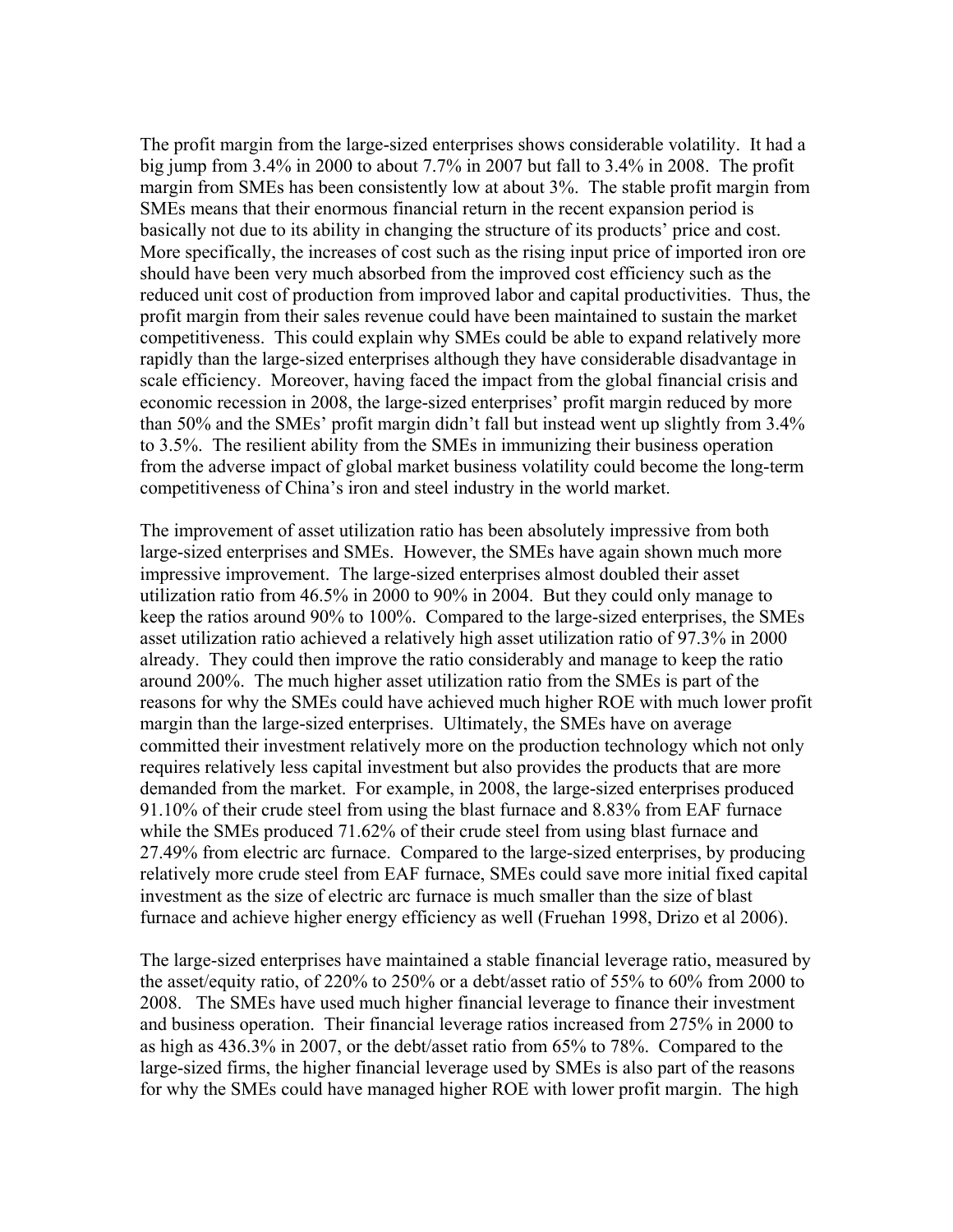financial leverage means higher financial cost as well as financial risk. While it has enhanced SMEs' financial performance, it could also expose SMEs to potential high insolvency risk. In 2000, the SMEs only used the debt of RMB 85.4 billion yuan. In 2008, the SMEs' total debt surged to RMB 659.5 billion yuan. The interest question is why the SMEs could be able to obtain such huge debt finance in the China's financial system or why the China's commercial banks were willing to lend so aggressively to the SMEs. It could be due to the great economic performance from the SMEs that has provided safeguard to the lending. It could be also due to the substantial savings from the commercial banks that have been desperately looking for borrowers.

In sum, the dynamics of the China's iron and steel industry in its rapid expansion and transformation from a domestic-oriented industry into a dominant globalized industry are featured from its dynamic changes in industrial structure, productivity and financial performance. The key feature of such dynamics is the surprising surge of SMEs as the key force driving the dramatic global expansion of China's iron and steel industry in the recent decade. The surge of the SMEs is not the kind of massive nation-wide movement of steelmaking through the mushrooming small furnaces in the household backyards in the great-leap-forward period of the late 1950s. Instead, the SMEs have upgraded their scale efficiency dramatically in a short period and demonstrated great ability in improving their productivity as well as financial performance. They have demonstrated impressive catching-up ability. The full exploitation of their "later-comer" advantage could push the China's iron and steel industry into a new high. More importantly, majority of the SMEs are privately owned enterprises which are fully market-oriented and are subject to lee constraint from government administrative control and regulations. The increasing importance of the SMEs has thus considerably changed the landscape of the China iron and steel industry which was once highly dominated by the state-owned enterprises. It could be largely due to the competition from SMEs, the large-sized enterprises have also shown great ability and potentials in improving scale efficiency, productivity and financial performance too. Hence, the dual track expansion from both large-sized enterprises and SMEs has enabled the China's iron and steel industry to quickly grow into a dominant global industry.

### **4. The new China's export growth model, the new international trade pattern and global imbalance**

The dramatic expansion of China's iron and steel industry and its transformation from a domestic oriented-industry into a dominant global industry have led to an emerging new model of international trade pattern featured by massive trade flows between resourcerich countries and export-oriented economies such as the Chinese economy. The development of this new model has been driven by the rapid industrial structural change in the China's iron and steel industry. This industrial structural change has evolved great improvement of scale efficiency, productivity and financial performance and has been establishing the China's iron and steel industry as the new leader of world iron and steel industry. As this new model essentially removes the domestic resource constraint for China's export growth, China's export has thus moved into a new stage of strong and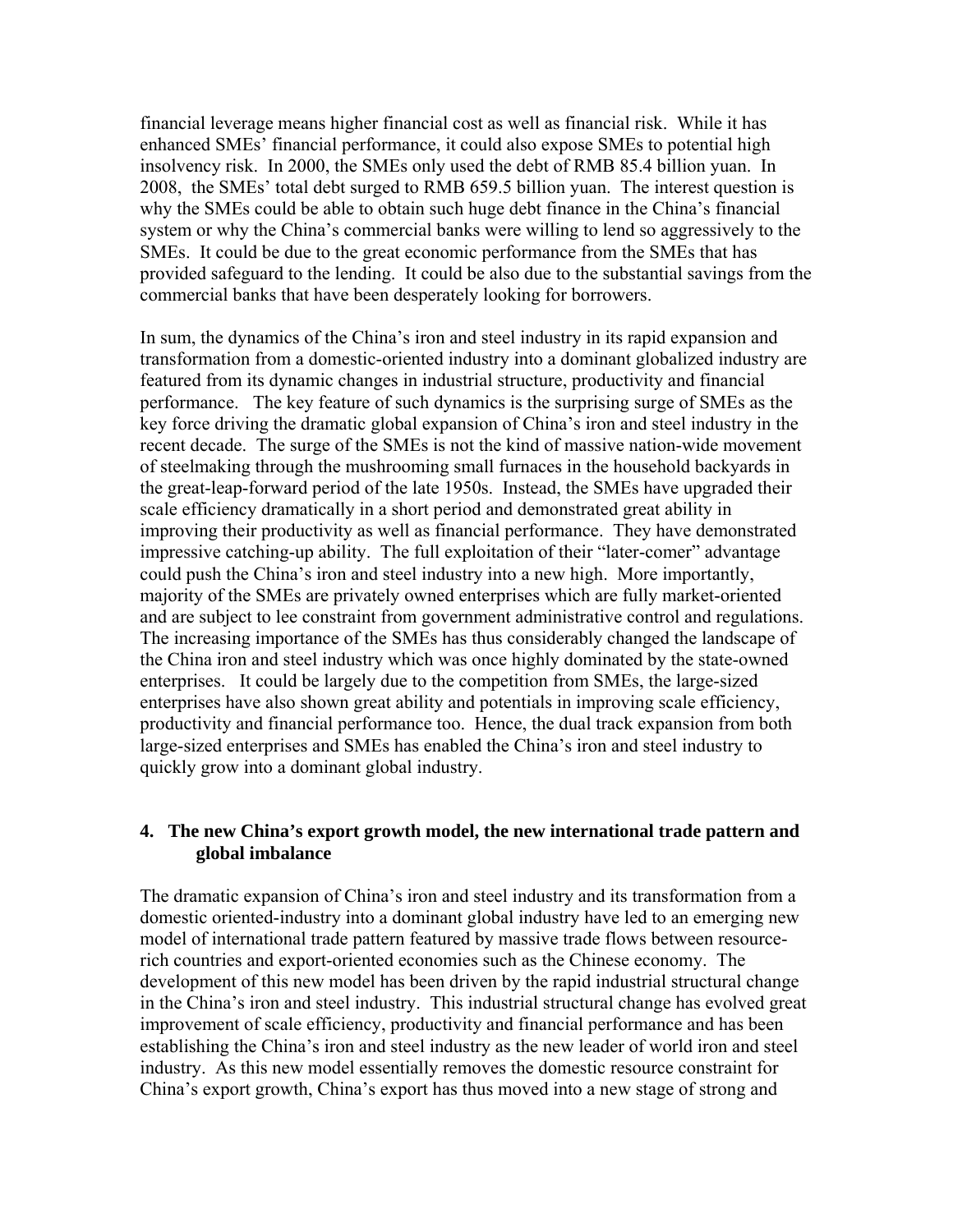sustainable growth. This China's new export growth model has a distinctive difference from the Japanese export growth model. Japan has overcome the limited domestic resource constraint on its export growth largely by relocating most of its export production to overseas through FDI.<sup>4</sup> As these oversea operations basically use the industrial material inputs supplied from the local countries, the Japanese export growth model hasn't created massive trade flows between resource-rich countries and manufacture product export-producing countries. Compared to Japan, China has much bigger territory and more importantly much more abundant labor resource. Hence, China could have export production to be based in China and then import industrial materials from resource-rich countries to sustain its export growth from domestic production. So far, the development of this new China's export growth model shows great potential to mobilize international resources effectively for increasing international trade flows. While the new China's export growth model provides China's export industry a new competitive edge, it also has benefited the resource export countries and the countries which import the competitive China's export products. A new international trade pattern has then emerged in recent decade featured by increasing bilateral trade between China and Australia, Brazil, Russia, India, Indonesia and many other countries.

The impact of the new China's export growth pattern on international trade and financial flows has been viewed by many economists, analysts and commentators as the key reasons for the global imbalance (Ben Bernanke 2007, 2008, Bini Smarghi 2008, Wolf 2008, Greenspan 2010). In their view, China's reliance on export-led growth, accumulation of foreign reserves and domestic savings, and recycling of surplus foreign exchange back into the market for U.S. government bonds and mortgage-backed securities created a "global savings glut". This glut led to artificially low global interest rates and unsustainable build up of debt in the United States. It is hence the root causes of the global financial crisis. They further claim that this global trade and finance imbalance has to be rebalanced. Otherwise, the world economy may not be fundamentally recovered from the current economic recession and instead could potentially get into the next global crisis. **(**Dunaway 2009)**.** Apparently, by having China's increasing export and savings as the root causes of global imbalance, this view has eventually looked at the consequences rather than the causes of the new China's export growth model and the new international trade pattern. It also ignores the benefits of the new international trade pattern that have enjoyed by many countries around the world. With these limitations, this view would not lead to effective measures that could resolve the problems of global imbalance. Instead, it may lead to misleading policies that could substantially reduce the international trade flows. As international trade and financial flows are bilateral, a balanced view is needed to comprehensively evaluate the consequences and causes of the global imbalance from multinational trade and financial flows. In this regard, this study will take a more comprehensive and balanced view by looking at the linkage between China's increasing export and savings and the global expansion of China iron and steel industry that has been the center of the new international trade model.

 $\overline{a}$ 

<sup>&</sup>lt;sup>4</sup> A study by Bojkova and et al (2009) shows that Japan's FDI has been the most important component of income flows in the Asia Pacific region and contributed to economic integration in East Asia.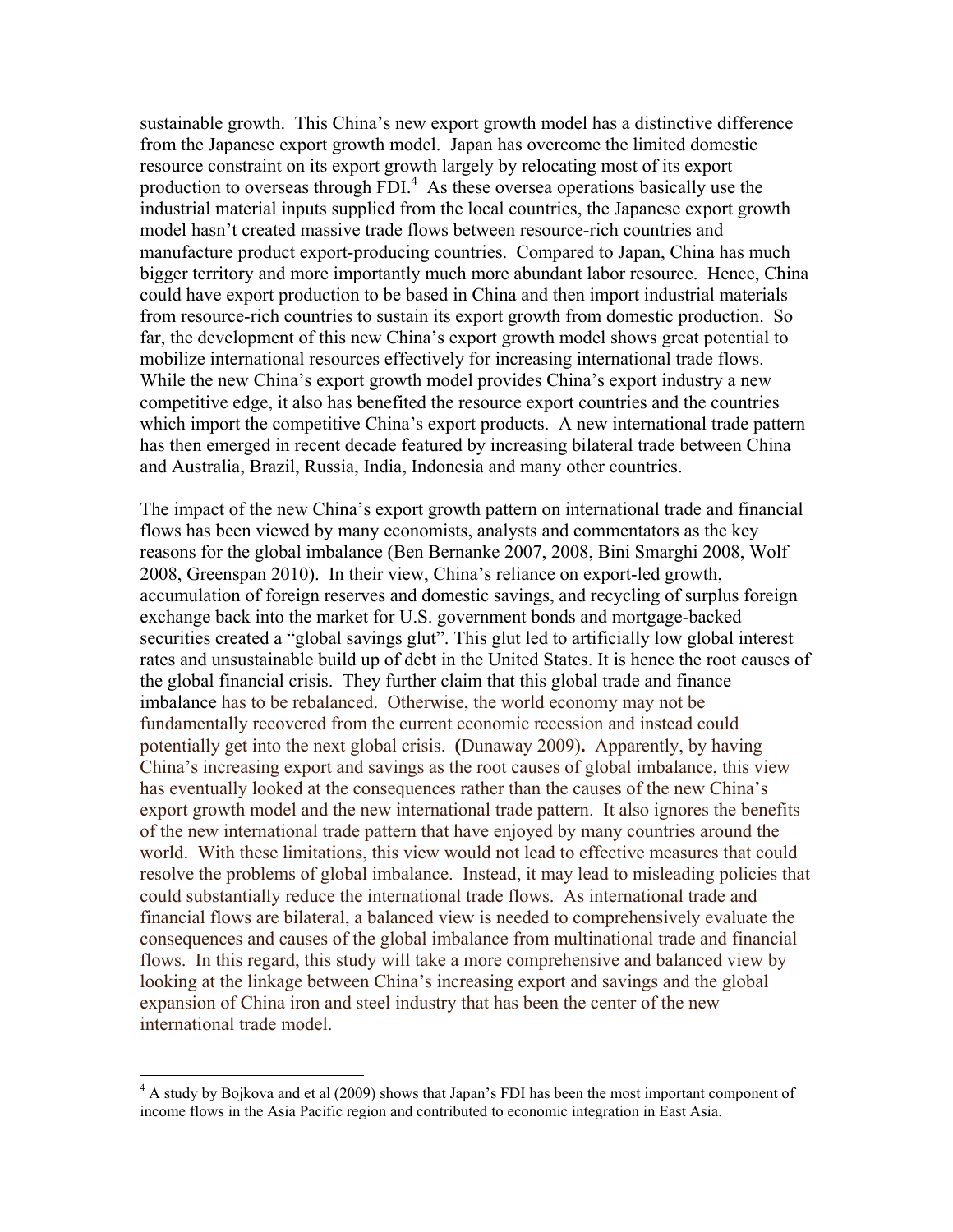Graph 1 presents the logic linkage between China's export and savings and the global expansion of China's iron and steel industry. Based on the above discussion, the global expansion of China's iron and steel industry has greatly facilitated the close linkage between China's export industries and the international resource market. China's export has hence entered into a new stage of accelerated growth so as China's foreign reserve, the export enterprises' savings and national savings. It is important to notice that the China's savings could have been greatly contributed from its accumulated massive export earnings which could exist in the forms of either foreign exchange reserve or enterprises' savings. Since the recent accelerated export growth has been largely benefited from the new export growth model that requires massive resource import, the national savings is closely linked to the increasing China's savings. Graph 1 also indicates how international capital flows will be generated from the new China's export growth model and new international trade pattern as the linkages through the dotted lines. But those capital flows are beyond the scope of this study and will not be addressed but can nevertheless be analyzed in more comprehensive study on global imbalance.

Graph 1: The linkages in the new international trade model



Based on Graph 1, a simple structural model is constructed to better understand the interaction between the new China's export growth model and the global expansion of China's iron and steel industry. The structural model emphases the mutual reliance between China's iron and steel industry, international resource market, export and national savings. This stylized structural model is specified as the follows:

- $(1)$  Export<sub>t</sub> = c(1) + c(2) × Finished-steel<sub>t</sub>
- (2) Iron-ore-import<sub>t</sub> =  $c(3) + c(4) \times$  Finished-steel<sub>t</sub>+c(5)<sup>\*</sup> National-savings<sub>t-1</sub>
- (3) Finished-steel<sub>t</sub> =  $c(12) + c(13)$ \*Export<sub>t-1</sub>
- (4) Foreign-reserve<sub>t</sub> =  $c(6) + c(7) \times$  Export<sub>t</sub> +  $c(8) \times$  National-savings<sub>t</sub>
- (5) National-savings<sub>t</sub> =  $c(9) + c(10) \times$  Enterprise-savings<sub>t</sub> +c(11)×Foreign-reserve<sub>t-1</sub>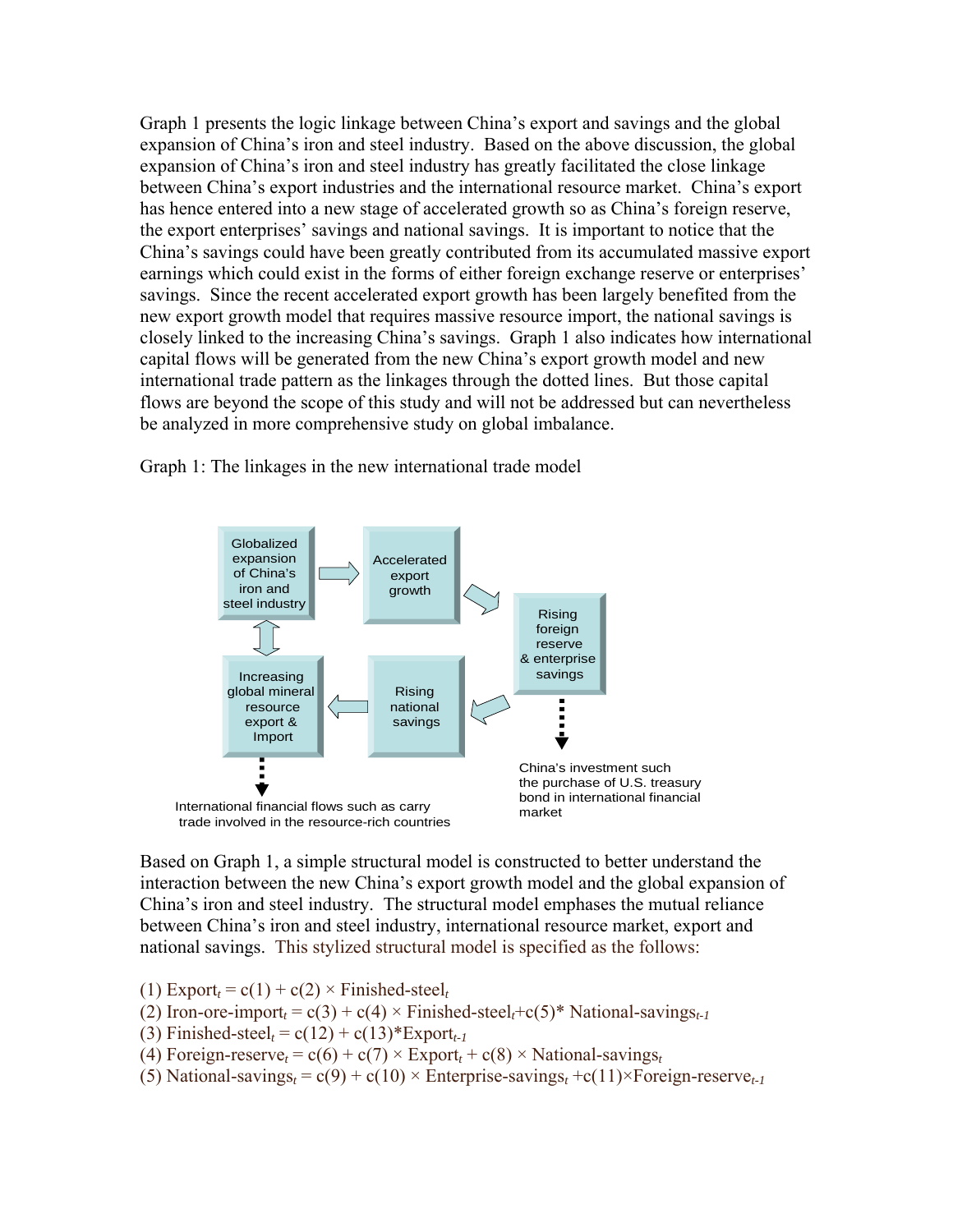where  $c(1)$  to  $c(13)$  are the coefficients to be estimated and the definitions of the variables are self-explanatory from their names. Annual data from 1990 to 2009 is used in the regression. The subscript *t* and *t-1* indicate the current year and the past one year respectively. All variables are in terms of China's capacity such as China's export, China's import of iron ore and so on. Equation (1) is to analyze how China's export will be affected by the global expansion of China's production in finished steel products; Equation (2) is to analyze how the global expansion of China's production in finished steel product and national savings will determine the import of iron ore. While the increase in finished steel production lead to the increase in iron ore import, the increase in national savings provide the increasing bank lending resource which can be used to finance the increase in iron ore import. The time lag is applied to the national savings for the consideration that the increase in national savings would lead to the increase in bank lending not simultaneously but with a time delay; Equation (3) shows that the current strong export would lead to higher future demand for the finished steel products. This equation is to test the dynamic linkage between the expansion of China's export and steel production. Equation (4) assesses how China's foreign reserve are determined by China's export and national savings, where export apparently contributes to foreign reserve and the national savings are related to foreign reserve in the way that part of national savings will be eventually going through the foreign exchange reserve to be invested in the international capital market;<sup>5</sup> Equation (5) shows how the rising national savings will be determined by the rising foreign reserve and enterprise savings $\delta$ . A timelag is applied to foreign reserve implies that the increase in money base from the increase in foreign reserve will later lead to the increase in total national savings through money generation process in the commercial bank system. From the specification of these equations, it is expected that the estimated coefficients of all variables should be positive.

The method of iterative weighted two stage least squares (WTSLS) is used to estimate the coefficients of variables included in the structural model.<sup>7</sup> Since export is for the foreign market and foreign reserves will be invested in foreign securities, their uses are all for the external market. But other variables will not be used all for the external market. For example, part of iron ore import should have been used for producing products consumed purely in the domestic market and the same is for the finished steel products. It is then expected that export and foreign reserve are more directly linked to the external market conditions than other variables. Considering such difference between the variables, all those variables which have less degree of external exposure than export and foreign

 $\overline{a}$ 

 $<sup>5</sup>$  In China's foreign exchange management system, the net foreign exchange earnings from firms and</sup> individuals can be converted into Chinese RMB yuan at official exchange rate from China's commercial banks. The converted Chinese RMB yuan will be saved in the banks as firms' and individuals' savings. Correspondingly, the increased foreign reserves from these conversions will be invested in international capital markets.

 $6 \text{ Å}$  study from Fan gang et al (2009) shows that the rapid rise in enterprise savings is the main reason behind the rise in the overall savings rate.

<sup>&</sup>lt;sup>7</sup> The WTSLS estimator is an appropriate econometric technique used in structural model estimation when some of the right-hand side variables are expected to be correlated with the error terms. As this structural model is a simplified model which does not attempt to specify the comprehensive determinants of the variables, it is expected that some of the right-hand variables could be correlated with the error terms. WTSLS is thus used in the estimation to address such potential estimation problem. The use of WTSLS also solves the problem of heteroskedasticity without contemporaneous correlation in the residuals.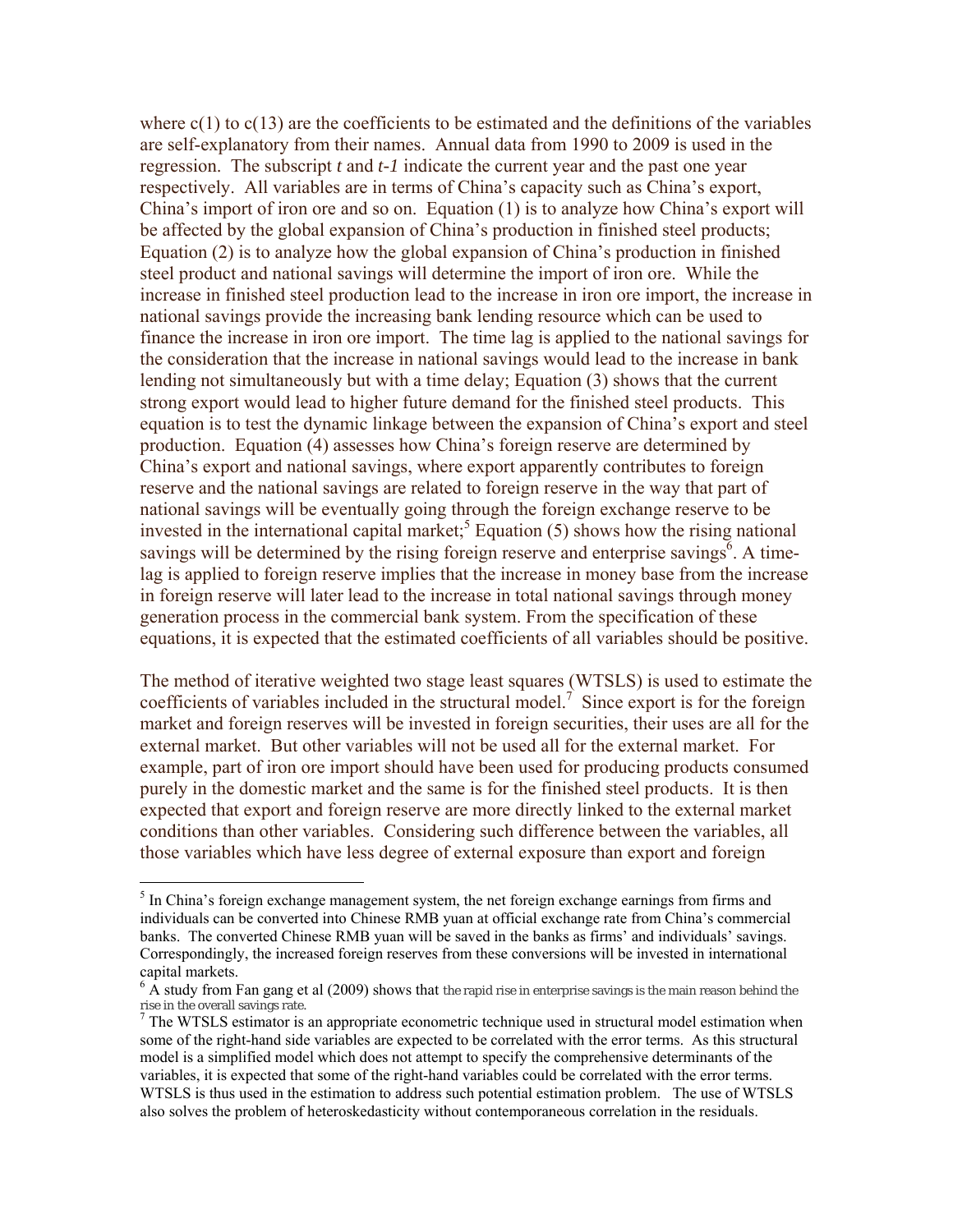reserves, namely, the iron ore import, finished steel production, national savings, enterprise savings are used as instrument variables in the estimation of WTSLS regression. By doing so, export and foreign reserve are specifically treated as purely endogenous variables which could be affected by all instrument variables. In terms of identification, in each of the equations, the number of excluded exogenous variables appearing is greater than the number of included endogenous variables appearing as regressors, and so in each equation the necessary conditions for identification are satisfied (Koopmans 1953, Rothenberg 1971). The logarithmic forms of the variables are used in the regression. The estimated coefficients are then the elasticities, i.e. the percentage change of the dependent variable over the percentage change of the independent variable. The estimation results are presented in Table 8.

Table 8: The TSLS estimation results of the structural model

Sample: 1990 2009 Included observations: 20 Total system (unbalanced) observations 97 Instruments: C LOG(FINISHED\_STEEL) LOG(IRON\_ORE\_IMPORT) LOG(ENTERPRISE\_SAVINGS) LOG(NATIONAL\_SAVINGS)

|                                                                                      | Coefficient | Std. Error         | t-Statistics | Prob.    |  |
|--------------------------------------------------------------------------------------|-------------|--------------------|--------------|----------|--|
| C(1)                                                                                 | $-3.622432$ | 0.281075           | -12.88779    | 0.0000   |  |
| C(2)                                                                                 | 1.189053    | 0.028871           | 41.18481     | 0.0000   |  |
| C(3)                                                                                 | $-3.376131$ | 0.190740           | $-17.70016$  | 0.0000   |  |
| C(4)                                                                                 | 1.141145    | 0.055107           | 20.70765     | 0.0000   |  |
| C(5)                                                                                 | 0.128712    | 0.043439           | 2.963026     | 0.0040   |  |
| C(6)                                                                                 | 3.143834    | 0.202615           | 15.51630     | 0.0000   |  |
| C(7)                                                                                 | 0.844700    | 0.025679           | 32.89479     | 0.0000   |  |
| C(8)                                                                                 | $-7.309015$ | 0.390001           | $-18.74102$  | 0.0000   |  |
| C(9)                                                                                 | 0.729550    | 0.119004           | 6.130485     | 0.0000   |  |
| C(10)                                                                                | 0.830340    | 0.110846           | 7.490960     | 0.0000   |  |
| C(11)                                                                                | 2.962676    | 0.489931           | 6.047132     | 0.0000   |  |
| C(12)                                                                                | 0.635699    | 0.093612           | 6.790764     | 0.0000   |  |
| C(13)                                                                                | 0.180202    | 0.068711           | 2.622615     | 0.0104   |  |
| Determinant residual covariance<br>1.70E-11                                          |             |                    |              |          |  |
| Equation: LOG(EXPORT)=C(1)+C(2)*LOG(FINISHED_STEEL)                                  |             |                    |              |          |  |
| Observations: 20                                                                     |             |                    |              |          |  |
| R-squared                                                                            | 0.988346    | Mean dependent var |              | 7.912871 |  |
| <b>Adjusted R-squared</b>                                                            | 0.987699    | S.D. dependent var |              | 1.000994 |  |
| S.E. of regression                                                                   | 0.111021    | Sum squared resid  |              | 0.221861 |  |
| Durbin-Watson stat                                                                   | 1.113421    |                    |              |          |  |
| Equation: LOG(IRON_ORE_IMPORT)=C(3)+C(4)*LOG(FINISHED_ST                             |             |                    |              |          |  |
| EEL)+C(5)*LOG(NATIONAL_SAVINGS(-1))                                                  |             |                    |              |          |  |
| Observations: 19                                                                     |             |                    |              |          |  |
| R-squared                                                                            | 0.995863    | Mean dependent var |              | 9.156197 |  |
| <b>Adjusted R-squared</b>                                                            | 0.995346    | S.D. dependent var |              | 1.055808 |  |
| S.E. of regression                                                                   | 0.072026    | Sum squared resid  |              | 0.083003 |  |
| Durbin-Watson stat                                                                   | 1.614615    |                    |              |          |  |
| Equation: LOG(FINISHED_STEEL01)=C(6)+C(7)*LOG(EXPORT(-1))<br><b>Observations: 19</b> |             |                    |              |          |  |
| R-squared                                                                            | 0.982572    | Mean dependent var |              | 9.761983 |  |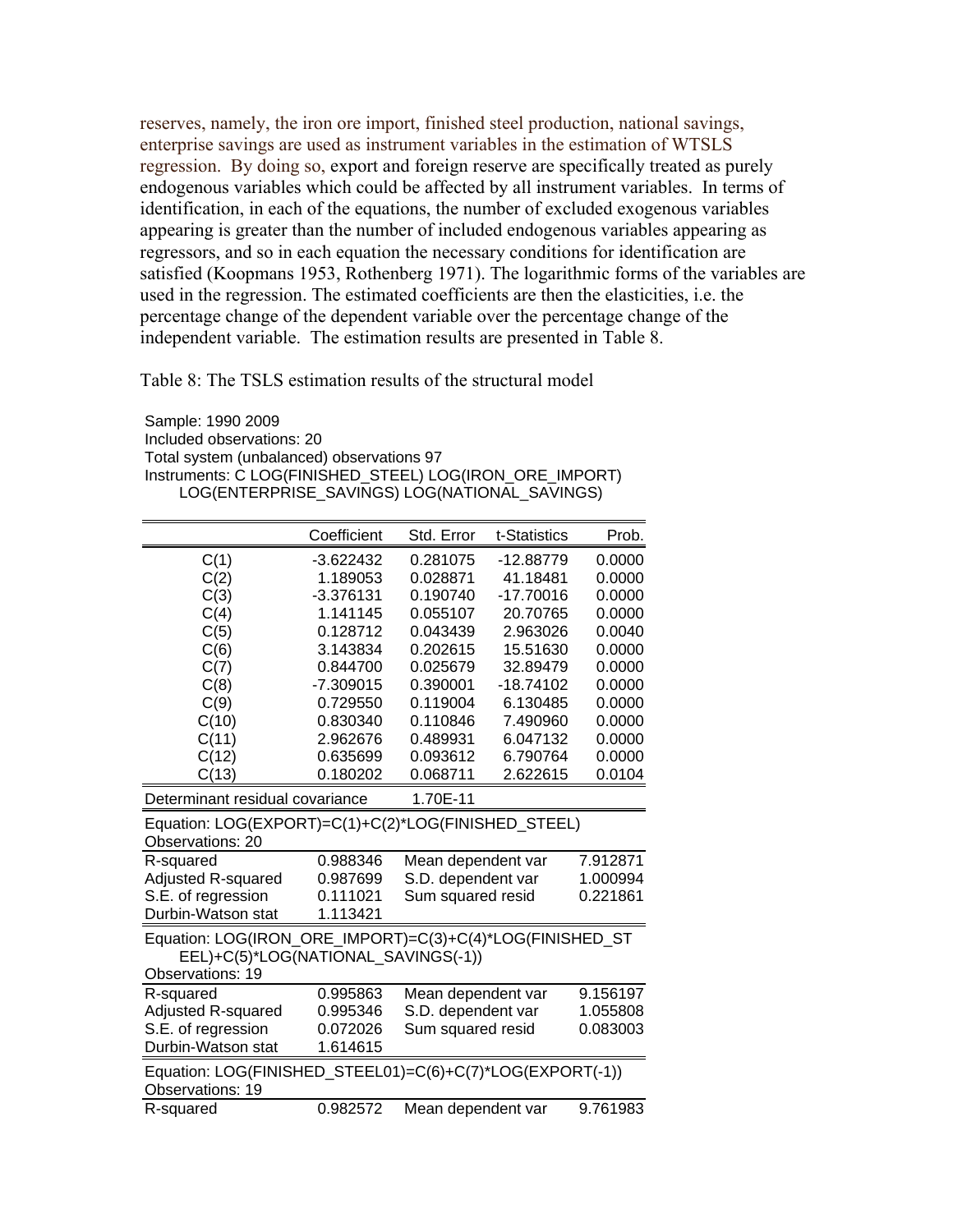| Adjusted R-squared<br>S.E. of regression<br>Durbin-Watson stat | 0.981547<br>0.110482<br>0.558769 | S.D. dependent var<br>Sum squared resid               | 0.813317<br>0.207505 |
|----------------------------------------------------------------|----------------------------------|-------------------------------------------------------|----------------------|
| +C(10)*LOG(NATIONAL_SAVINGS)<br>Observations: 20               |                                  | Equation: LOG(FOREIGN_RESERVE0)=C(8)+C(9)*LOG(EXPORT) |                      |
| R-squared                                                      | 0.992491                         | Mean dependent var                                    | 7.515583             |
| Adjusted R-squared                                             | 0.991608                         | S.D. dependent var                                    | 1.611411             |
| S.E. of regression                                             | 0.147617                         | Sum squared resid                                     | 0.370442             |
| Durbin-Watson stat                                             | 1.718969                         |                                                       |                      |
| Equation: LOG(NATIONAL_SAVINGS)=C(11)+C(12)*<br>$(-1)$         |                                  | *LOG(ENTERPRISE_SAVINGS)+C(13)*LOG(FOREIGN_RESERVE    |                      |
| <b>Observations: 19</b>                                        |                                  |                                                       |                      |
| R-squared                                                      | 0.996705                         | Mean dependent var                                    | 11.00815             |
| Adjusted R-squared                                             | 0.996293                         | S.D. dependent var                                    | 0.985221             |
| S.E. of regression                                             | 0.059985                         | Sum squared resid                                     | 0.057570             |
| Durbin-Watson stat                                             | 1.539456                         |                                                       |                      |

The estimation provides the expected positive signs of the coefficients for all variables. As showing by the estimated t-statistics, all the estimated coefficients are statistically significant at the 1% significance level. The value of the determinant residual covariance is close to zero (1.7E-11), suggesting that the estimates are efficient (Greene 2002). The values of the estimated variable coefficients are between 0.180 and 1.189 which are the meaningful values of elasticities.

In the estimated equation (1), the estimated coefficient is 1.189 which suggests that the change of finished steel production in China by 1% will lead to 1.189% change in China's export. This result supports the above finding that the expansion of China's iron and steel industry has been closely associated with China's export growth. In the estimated equation (2), the estimated coefficient for finished steel production is 1.141, meaning that 1% increase in China's finished steel production will lead to 1.141% increase in China's iron ore import; the estimated coefficient for national savings is 0.129, meaning that 1% increase in national savings will lead to 0.129% increase in iron ore import. The relatively small elasticity value from the coefficient of national savings is expected as the national savings should only have relatively partial impact on iron ore import. In the estimated equation (3), the estimated coefficient of the lagged export variable is 0.844, suggesting that there is a dynamic linkage between China's export and steel production, i.e. 1% in crease in the current export would lead to the expected increase of steel production by 0.844%. These three equation estimations support the above finding on the dynamics of global expansion of China's iron and steel industry: the expansion of China's iron and steel industry has greatly facilitated China's iron ore import and manufacturing product export and lead to a new China's export growth model and a new international trade pattern that combine the resource-rich countries' resource and China's manufacturing capacities for accelerated growth of international trade flows.

In the estimated equation (4), the estimated coefficients for export and national savings are 0.729 and 0.830 respectively, suggesting that the increases in both export and national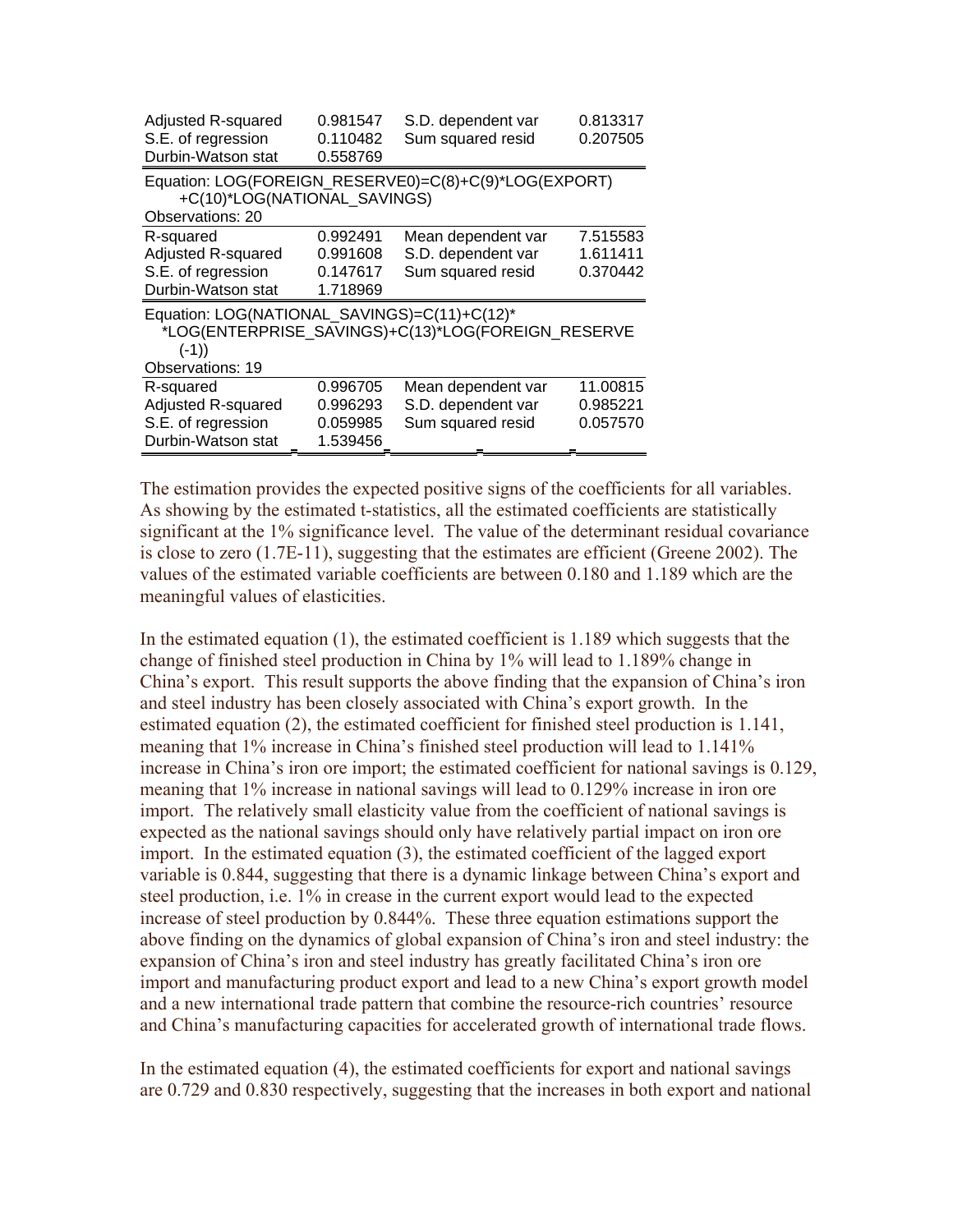savings contribute to the increase in foreign reserve considerably. This result generally supports the view of global imbalance that the increase of China's export and national savings has lead to the increase in international liquidity through the investment of China's foreign reserves in the international capital market. In the estimated equation (5), the estimated coefficient of the enterprise savings is 0.636, suggesting that enterprise savings contribute to national savings considerably. The estimated coefficient of the lagged foreign reserve is 0.180, supporting the above view that the increase in current foreign reserve corresponds to the increase in money base which will ultimately lead to future money supply increase and hence national savings through money generation process in commercial bank system.

In sum, the statistic significance of the estimation result suggests that the linkage between each of the variables in the structural model is very close. It thus verifies that there is a close linkage between the global expansion of China's iron and steel industry through the new China's export growth model, the new international trade pattern, foreign reserve and savings.

## **5. Conclusion and policy implication**

The global expansion of the China's iron and steel industry in the past decade has transformed itself from a domestic-oriented industry into a dominant international industry in the world steel and iron ore market. This transition has been greatly facilitated by the improvement of scale efficiency, productivity and financial performance in the China's iron and steel industry. The dynamic expansion of private small and medium-sized enterprises has enhanced the industry's competitiveness in its global expansion. The rapid global expansion of China's iron and steel industry has closely linked to the new China's export growth model of using imported industrial materials to produce export products. While this new export growth model has effectively removed domestic resource constraint from China's export growth and thus contributed to accelerated China's export growth, it has also evolved massive trade and financial flows between China and resource-rich countries. China's surging export, foreign reserve and savings in recent decade have thus directly linked to the new China's export growth model and the new international trade pattern. Such deepening integration of China's export industry with the world economy has enabled China's export industry to transit from reliance on cheap labor in producing assembly processing products to the production of non-assembly processing products with its upgrading production capacity and improved economic efficiency. The global expansion of China's iron and steel industry is the important development in this transition process. The implication of the rapid global expansion of China's iron and steel industry is that China's surging export and foreign reserve in recent decade has been the result of such transition and the deepening integration of China's export industry with the world economy. Yes, China is the "world manufacturing hub". This "world manufacturing hub" is becoming bigger and bigger as it has been consistently evolving its production capacity upgrading and its integration with world resources. Then we have the growing concern on global imbalance!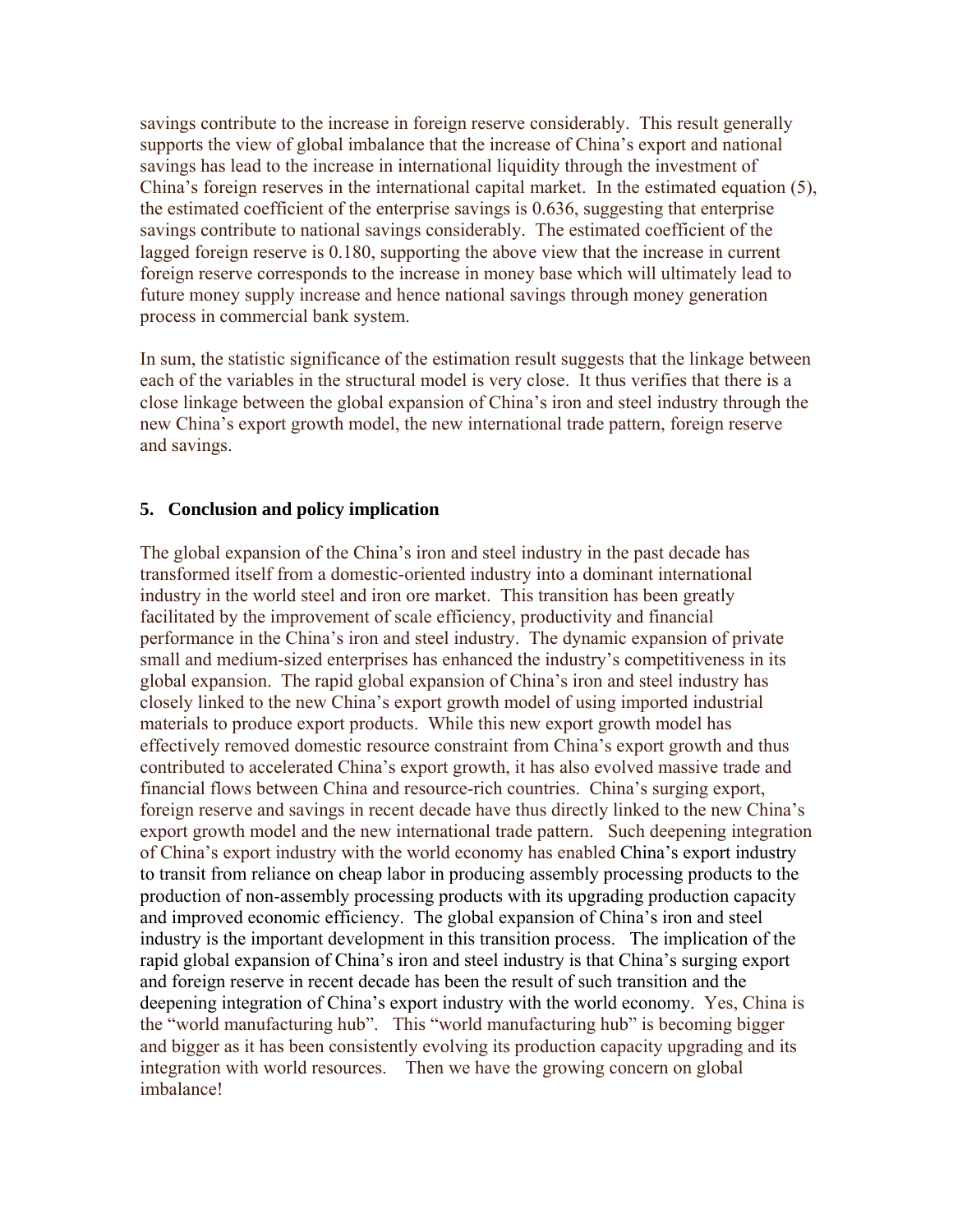The options for correcting global imbalance are not as simple as reducing China's export, foreign reserve and savings. From China's aspect, its massive export production capacity, which also includes its iron and steel industry, transportation industry and many other industries supporting the export productions, have long been established for the world demand and thus could not simply be changed for the domestic demand in a short period or most likely even for decades. From the world market's aspect, China's export growth has become an integral part of the world economic structure and could not simply be substituted in a short period too. Any simplistic approach of trying to deter China's export growth could not only slow down China's economic growth but also bring dramatic damage on international trade and financial flows and, ultimately, slow down the world economic growth too. A more effective policy option has to be relied on the understanding of global imbalance from a more systematic and balanced view.

### **Reference**

Bernanke, Ben S. 2008, "Remarks on the Economic Outlook", **International Monetary Conference. Barcelona**, Spain, 3 June.

\_\_\_\_\_\_, 2007, "**Global Imbalance: Recent Developments and Prospects**", Speech delivered at Bundesbank Berlin September 11.

Bethel, E. 2009, "**What does the future hold for China's steel industry?**" Seeking Alpha<sup>α</sup>, July 19, 2009, http://seekingalpha.com/article/151268-what-does-the-futurehold-for-china-s-steel-industry.

Bini Smaghi, L. 2008, "*The Financial Crisis and Global Imbalances: Two Sides of the Same Coin*", IMF Staff Position Note 09/29, 22 December.

Bojkova Viara, Bruce, D. and Dixon, C., 2009, "**Japan after an 'Export Bubble**'", Policy Paper No. 11, The Global Policy Institute, London.

Charles Adams and Donghyun Park, 2009, "Causes and Consequences of Global Imbalances: Perspective from Developing Asia", **Asian Development Review**, vol. 26, no. 1: 19−47

China Iron and Steel Association, 2009, **China Iron and Steel Statistics 2009**, Beijing, China.

Drizo, A., Forget, C., Chapuis, R.P. and Comeau, Y., 2006, "Phosphorus removal by electric arc furnace steel slag and serpentinite", Water Research, Vol 40, Issue 8, May 2006: 1547-1554.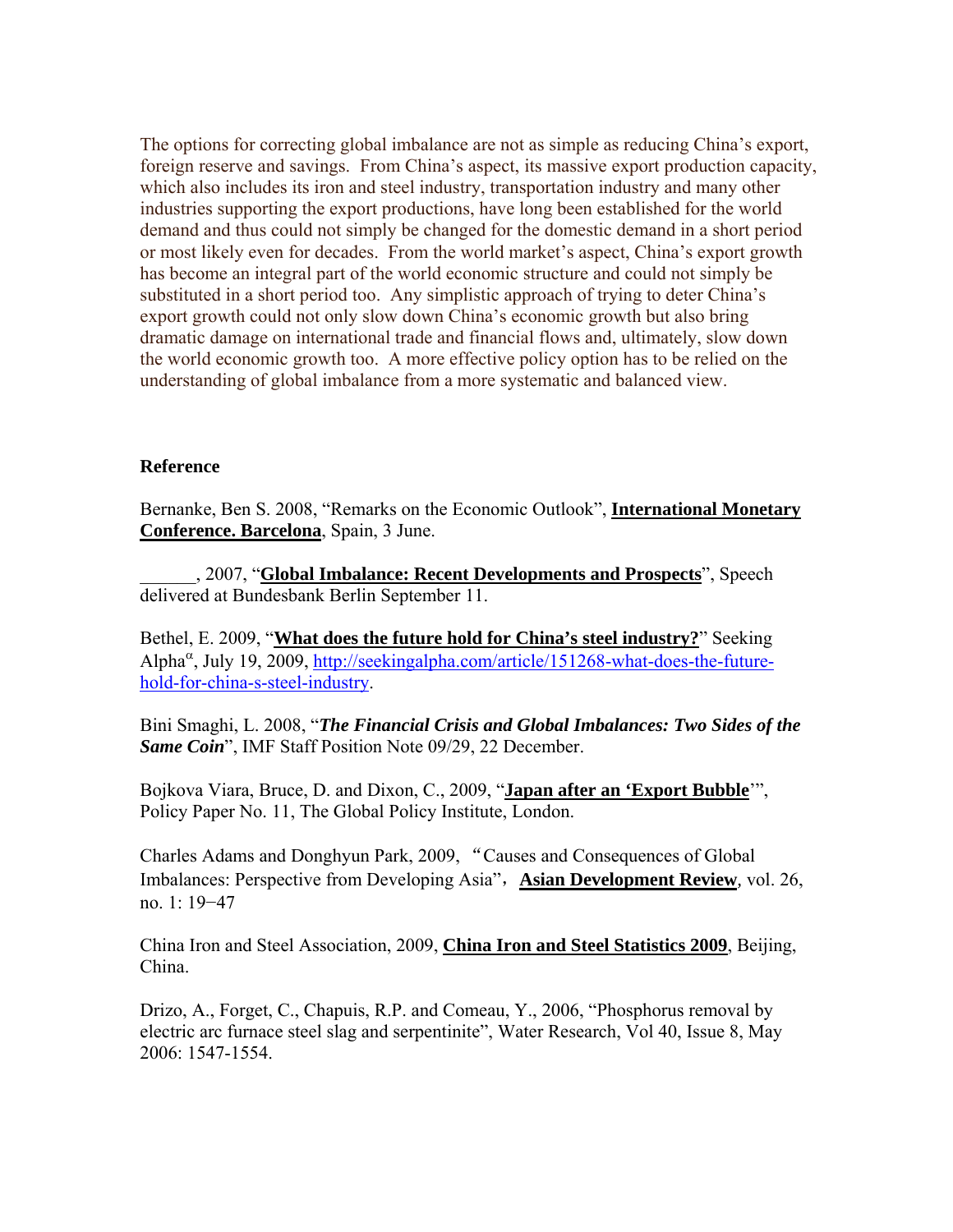Dunaway, S. 2009, "Global Imbalances and the Financial Crisis", The Council on Foreign Relation (CFR), **Council Special Report** No. 44, March, New York.

Fan Gang, Wei Qiang and Liu Peng, 2009, "The Chinese Economy's Internal and External Balance and the Reform of Finance and Taxation System", **Economic Research Journal**, No. 8, 2009, Beijing, China: 18-26.

Feldstein, Martin S, 2008, "Resolving the global imbalance: the dollar and the US saving rate", **Journal of Economic Perspectives**, American Economic Association, vol. 22(3):113-25.

Frobel F, Heinrichs J, Kreye O, 2008, **The New International Division of Labor**, Cambridge University Press.

Fruehan, R.J.1998, **Steelmaking and Refining**, 11<sup>th</sup> edition, Pittsburg, PA: AISE.

General Administration of Customs of the People's Republic of China, 2009, "**China Customs Statistics**", Beijing.

Greenspan, A. 2010. "The Crisis", Spring 2010 **Conference of the Brookings Papers on Economic Activity** (BPEA).

Greene, W. H. 2002, **Econometric Analysis**, Fifth Edition, Printice Hall.

Koopmans, T.C., 1953, "Identification problems in economic model construction", in: Hood, W.C., Koopmans, T.C., eds. **Studies in Econometric Method**. New York, New York: Wiley.

Jahangir A. and Li Xiangming, 2007, "China's Changing Trade Elasticities", **IMF Working Paper**, WP/07/266.

Maurice Obstfeld and Kenneth Rogoff, 2009, "Global Imbalances and the Financial Crisis: Products of Common Causes", Paper for the **Federal Reserve Bank of San Francisco Asia Economic Policy Conference**, Santa Barbara, CA, October 18-20, 2009.

Movshuk, O., 2004, "Restructuring, productivity and technical efficiency in China's iron and steel industry, 1988-2000", **Journal of Asian Economics**, Vol. 15, Issue 1: 135-151.

Pol Antras and Hlpeman Elhanan, 2004, Global Sourcing. **Journal of Political Economy**, 112: 552-580.

Ronald McKinnon and Gunther Schnabl, 2009, "China's Financial Conundrum and Global Imbalances"**, Working Papers No 277, Bank for International Settlements.** 

Rothenberg, T.J., 1971, "Identification in parametric models". **Econometrica** 39:577-591.